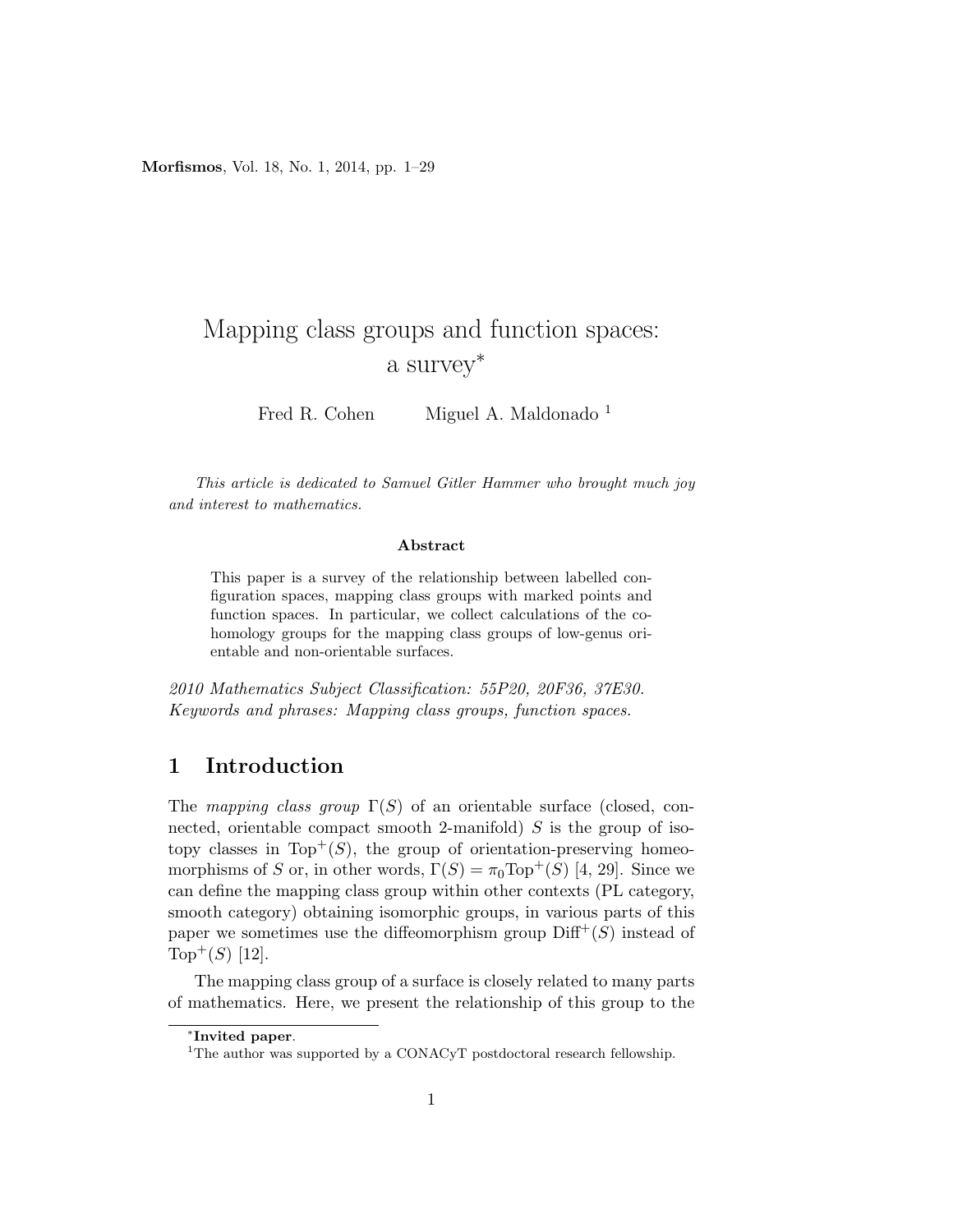homotopy theory of configuration spaces. In particular, we are interested in how configuration spaces of surfaces are used in (co)homology calculations for mapping class groups by considering these spaces and some generalizations in the construction of Eilenberg-Mac Lane spaces for  $\Gamma(S)$  as well as some variants of it. This relation allows us to consider the unstable range of the homology and cohomology of mapping class groups by adopting a homotopical point of view. In particular we use the function space map $(X, Y)$ , and pointed function space map<sub>\*</sub> $(X, Y)$  for obtaining "global information" for the (co)homology of mapping class groups with all finite marked points.

The authors thank Ulrike Tillmann for her useful suggestions.

# 2 Mapping class groups with marked points

There are variants of the mapping class group  $\Gamma(S)$  which are determined by restricting to certain substructures on  $S$  and/or by restrictions on the behaviour of homeomorphisms on that structure. The main case in the present survey is the mapping class group with marked points  $\Gamma^{k}(S)$  defined as the group of isotopy classes in Top<sup>+</sup> $(S; k)$ , the group of homeomorphisms which leave a set of  $k$  distinct points in  $S$  invariant, that is  $\Gamma^k(S) = \pi_0 \text{Top}^+(S; k)$ . We define the *pure* mapping class group with k marked points  $P\Gamma^{k}(S)$  as the kernel of the natural homomorphism  $\Gamma^k(S) \to \Sigma_k$ , obtained by the action of  $\Gamma^k(S)$  on punctures. For the orientable surface  $S_g$  of genus g we will use the following notation  $\Gamma_g = \Gamma(S_g)$  and  $\Gamma_g^k = \Gamma^k(S_g)$ . Also, when one of the parameters  $g, k$  is zero it will be omitted from the notation.

One reason for considering marked points is that information about low genus surfaces gives information about surfaces of higher genus via the theory of branched covers. One example is the central extension  $1 \to \mathbb{Z}/2\mathbb{Z} \to \Gamma_2 \to \Gamma^6 \to 1$  of [3, 7] used in [2] to work out the homology of  $\Gamma_2$  from that of  $\Gamma^6$ . Also, for genus  $g \geq 2$  surfaces, the well-known Birman short exact sequence  $1 \to \pi_1 F_k(S_g)/\Sigma_k \to \Gamma_g^k \to \Gamma_g \to 1$  is used in inductive processes; see for example [47] where this sequence is used to inherit cohomological properties from  $\Gamma_g$  to mapping class groups with marked points.

The homology and cohomology of a discrete group G can be studied from a homotopical viewpoint by considering Eilenberg-Mac Lane spaces  $K(G, 1)$ . For the braid group of a surface different from the sphere  $S^2$  and the projective plane  $\mathbb{RP}^2$  the configuration spaces  $F_k(M)$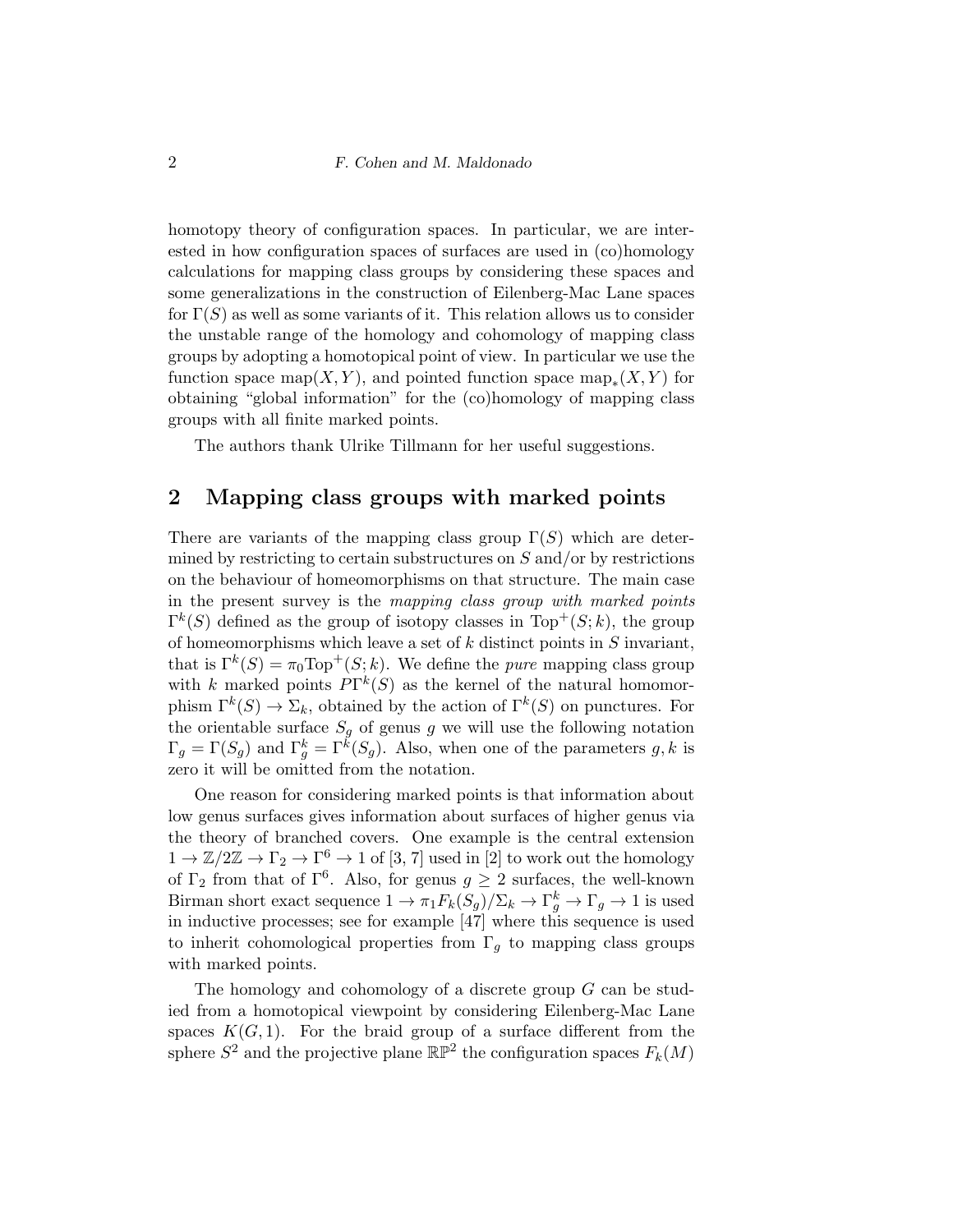and  $F_k(M)/\Sigma_k$ , are  $K(G, 1)$ 's, where the fundamental groups are denoted  $P_k(S)$  and  $B_k(S)$ , respectively. In the case the surface S is  $\mathbb{R}^2$ , then the groups  $P_k(\mathbb{R}^2)$  and  $B_k(\mathbb{R}^2)$  are Artin's pure braid group with k strands, respectively Artin's braid group with  $k$  strands. For the cases of  $S^2$  and  $\mathbb{RP}^2$  certain Borel constructions are needed. This setting can be considered as a starting point for the results exposed here. For completeness we recall this construction in what follows.

Consider the group  $Top<sup>+</sup>(S)$  acting transitively on the configuration space  $F_k(S)/\Sigma_k$ . Note that for a basepoint  $\hat{x} \in F_k(S)/\Sigma_k$ , the isotropy subgroup is precisely  $Top^+(S; k)$ . From this setting, there is an induced homeomorphism  $\text{Top}^+(S)/\text{Top}^+(S;k) \cong F_k(S)/\Sigma_k$ . Under these conditions, the homotopy orbit space

(1) 
$$
E\text{Top}^+(S) \underset{\text{Top}^+(S)}{\times} F_k(S)/\Sigma_k
$$

is homotopy equivalent to  $E\text{Top}^+(S)/\text{Top}^+(S;k)$ , a model for the classifying space of  $Top^+(S; k)$ . Note that the fundamental group of this space is isomorphic to  $\pi_1 B \text{Top}^+(S; k) \cong \Gamma^k(S)$ , the mapping class group of S with marked points.

Classical theorems concerning the homotopy type of the group  $Diff<sup>+</sup>(S)$  (or Top<sup>+</sup>(S), see for example [25, 34]) give a better description of the space (1) above allowing applications to compute cohomology for several cases. These cases will be recalled in the next sections relating the spaces involved with function spaces. For example, if  $k \geq 3$ , then the construction  $ESO(3) \times_{SO(3)} F(S^2, k) / \Sigma_k$  is a  $K(\Gamma^k, 1)$  [2, 17, 9].

# 3 On the labelled configuration space

In this section we will recall the main properties of the labelled configuration space  $C(M; X)$ . All the theory presented here is an exposition of the paper [10] as well as [18].

For a smooth m-manifold  $M$  we consider the configuration space with *labels in* X as the space  $C(M; X)$  of finite configurations of points in  $M$  parametrized by  $X$ , where  $X$  is pointed space with base-point denoted by ∗.

$$
C(M;X) = \left(\coprod_{k\geq 1} F_k(M) \underset{\Sigma_k}{\times} X^k\right) / \approx,
$$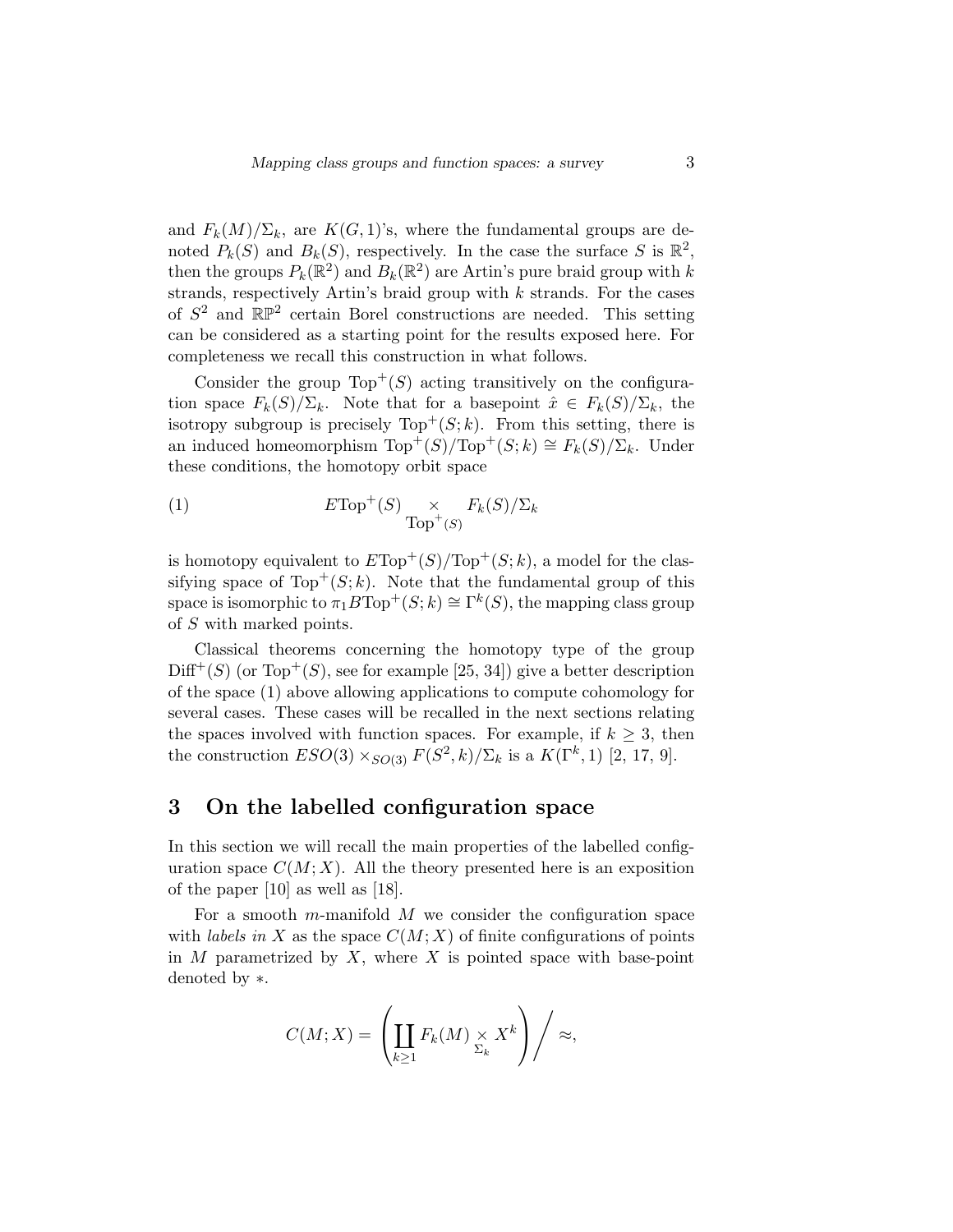under the relation  $\approx$  given by

 $[m_1, \ldots, m_k; x_1, \ldots, x_k] \approx [m_1, \ldots, m_{k-1}; x_1, \ldots, x_{k-1}],$  if  $x_k = *$ .

Equivalently, the space  $C(M; X)$  consist of equivalence classes of pairs  $[S, f]$ , where  $S \subset M$  is a finite set and  $f : S \to X$ . The equivalence relation is generated by

$$
[S \setminus \{k\}, f|_{S \setminus \{k\}}] \approx [S, f], \text{ for } f(k) = *
$$

Note that for  $X = S^0$  the space  $C(M; X)$  is the union of all finite unordered configurations of M.

There is a description of  $C(M; X)$  as a space of sections that will be used throughout the present exposition. In what follows we will recall this relation. Consider the disc bundle  $D(M) \subset T(M)$  in the tangent bundle  $T(M)$  of M and define  $T(M)$  by the identification of two vectors that lie in the same fiber and outside  $D(M)$ , this gives a  $S^m = D^m / \partial D^m$ -bundle  $\dot{T}(M) \to M$ . Denote by  $\dot{T}(M;X)$  the fibrewise smash product of the bundle  $T(M) \to M$  with X to obtain a bundle

$$
T(M;X)\longrightarrow M
$$

where  $\dot{T}(M;X)$  is the total space over M with fibre  $\Sigma^m X$ .

Next, consider  $\Gamma(M; X)$  the space of sections of  $\dot{T}(M; X)$ . In the special case of  $X = S^0$ , D. McDuff ([49]) gives a proof that there is a map  $C(M; S^0) \to \Gamma(M; S^0)$  which induces a homology isomorphism through a range increasing with k on the level of a map  $F_k(M)/\Sigma_k \to$  $\Gamma_k(M; S^0)$ , the path-component of degree k maps. A further statement in case X is path-connected is given in  $[8]$  and  $[30]$ : There is a homotopy equivalence

$$
\gamma: C(M;X) \longrightarrow \Gamma(M;X)
$$

for path-connected X.

In particular, if M is parallelizable then  $C(M; X) \simeq \text{map}(M, \Sigma^m X)$ . Moreover, one has  $\Gamma(M; \Sigma^k X) \simeq \text{map}(M, \Sigma^{m+k} X)$ , where the tangent bundle of  $M$  plus a trivial  $k$ -plane bundle over  $M$  is a trivial bundle. Thus for example if  $M = S^n$ , then the tangent bundle of  $S^n$  plus a trivial line bundle gives a trivial  $(n + 1)$ -plane bundle.

The case when the manifold is a sphere will be of importance for relating function spaces with mapping class groups so we recall it here: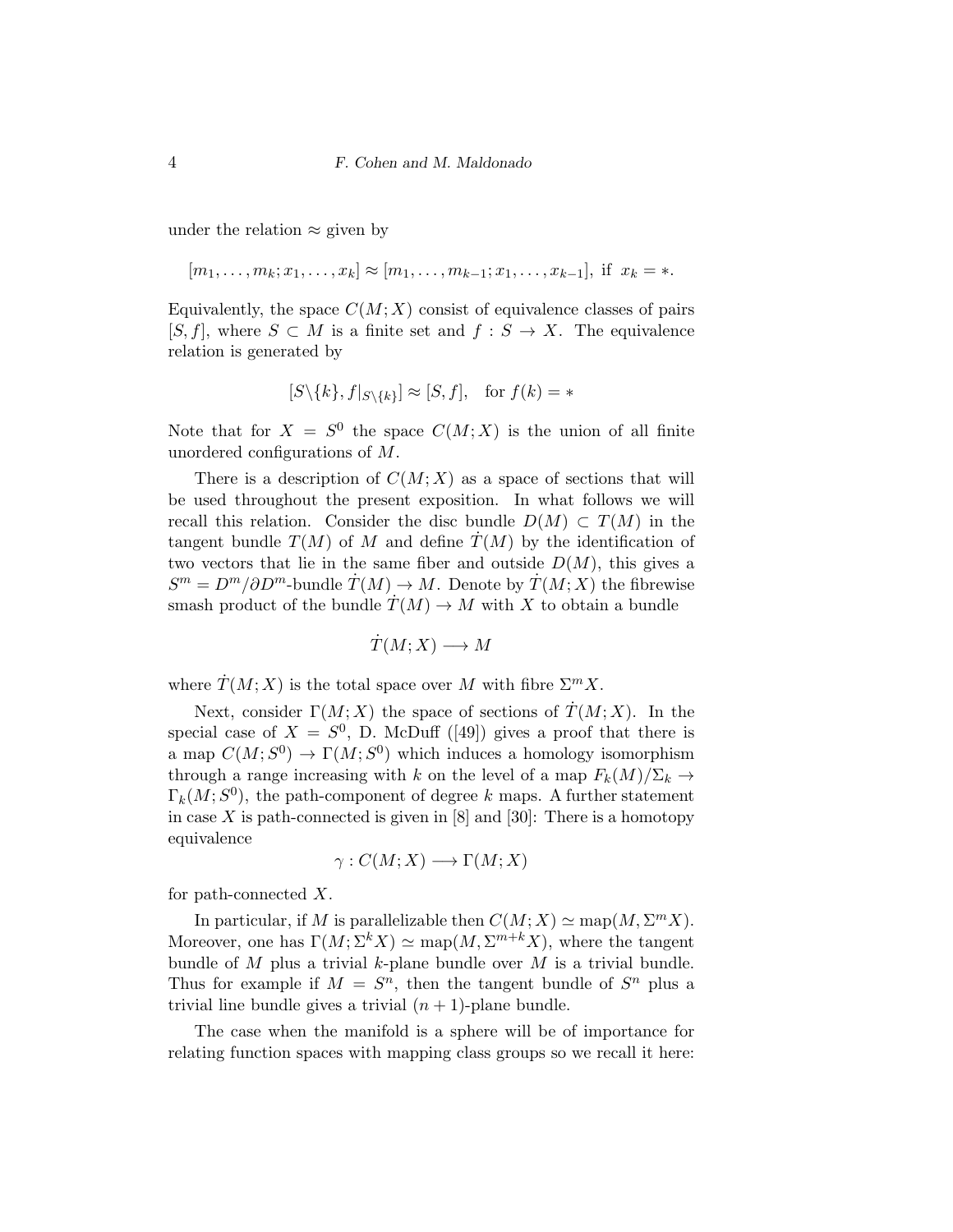**Lemma 3.1** ([10]). For a connected CW-complex X there is a homotopy equivalence

$$
C(S^m; \Sigma X) \simeq \text{map}(S^m, \Sigma^{m+1} X) = \Lambda^m \Sigma^{m+1} X.
$$

The homotopy equivalence  $\gamma$  above commutes with the map  $\phi^*$  induced by an isometry  $\phi : M \to M$  which acts on  $C(M; X)$  and  $\Gamma(M; X)$ in a natural way inducing the following commutative diagram

$$
C(M; X) \xrightarrow{\gamma} \Gamma(M; X)
$$
  
\n
$$
\downarrow{\phi^*} \qquad \qquad \downarrow{\phi^*}
$$
  
\n
$$
C(M; X) \xrightarrow{\gamma} \Gamma(M; X).
$$

Moreover, assume that  $M$  is a Riemannian manifold with a subgroup  $G$ of the isometry group of  $M$ . Then there is a  $G$ -equivariant homotopy equivalence  $([11, 55])$ .

(2) 
$$
EG \times_G C(M;X) \longrightarrow EG \times_G \Gamma(M;X)
$$

which will be used later for relating the homotopy orbit space of the previous section with explicit calculations for mapping class groups with marked points.

The space  $C(M; X)$  has a natural filtration  $C_k(M; X)$  given by lengths of configurations and for  $D_k(M; X) = C_k(M; X)/C_{k-1}(M; X)$ the space  $C(M; X)$  stably splits as the wedge  $\bigvee_{k \geq 1} D_k(M; X)$  ([21], [16]) and so there is an homology isomorphism

$$
\widetilde{H}_*(C(M;X); \mathbb{F}) \cong \bigoplus_{k=1}^{\infty} \widetilde{H}_*(D_k(M;X); \mathbb{F})
$$

for any field  $F$  of characteristic zero.

Daniel Kahn first gave a stable decomposition for  $\Omega^{\infty} \Sigma^{\infty}(X)$  [40]. V. Snaith first proved that  $\Omega^n \Sigma^n(X)$  stably splits [65]. Subsequently, it was shown that a similar decomposition applies to  $C(M, X)$  in case X has a non-degenerate base-point, and M is any "reasonable" space. [21, 16] as observed earlier in [22].

# 3.1 Some notes on the homology of  $F_k(M)/\Sigma_k$

In the case of configurations of points parametrized by a sphere  $S<sup>n</sup>$  the space  $D_k(M; S^n)$  is equal to  $F_k(M) \times_{\Sigma_k} S^{nk}/F_k(M) \times_{\Sigma_k}$ . The action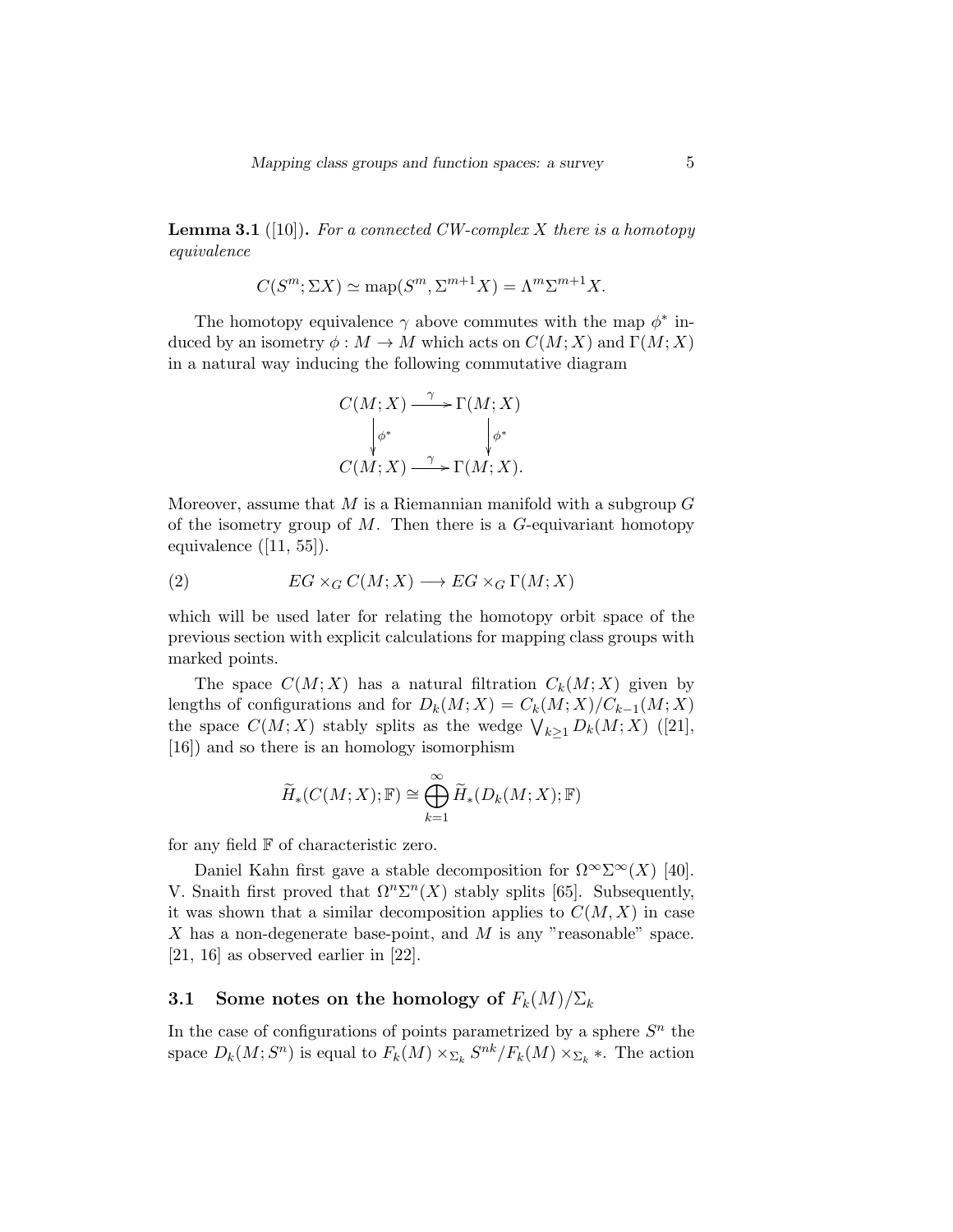of  $\Sigma_k$  on  $H_{nk}(S^{nk}) = \mathbb{Z}$ , with the usual sign conventions, is trivial if n is even and is the sign action if  $n$  is odd and this information forces the homology of  $D_k(M; S^n)$  to give the homology of  $F_k(M)/\Sigma_k$  if n is even and if n is odd it gives the homology of  $F_k(M)/\Sigma_k$  with coefficients in the sign representation. More information will be given in Section 4 below and for the rest of the section we will assume that  $n$  is even.

The space  $D_k(M; S^n)$  is homeomorphic to the Thom space  $T(\eta)$  of a vector bundle over the configuration space  $F_k(M)/\Sigma_k$  ([67]) giving an isomorphism for a fixed k

$$
H_*(F_k(M)/\Sigma_k; \mathbb{F}) \cong H_{*+kn}(D_k(M; S^n); \mathbb{F})
$$
  

$$
\cong H_{*+kn}(C(M; S^n); \mathbb{F})
$$

for  $0 < j < mk$  where m is the dimension of M with sufficiently large  $n$ .

From this result it is possible to describe the homology of  $F_k(M)/\Sigma_k$ additively since the homology of  $C(M; S<sup>n</sup>)$  is given as the graded vector space

(3) 
$$
\bigotimes_{q=0}^{m} \bigotimes_{\beta_q} H_*(\Omega^{m-q}S^{m+n}; \mathbb{F})
$$

where  $\beta_q$  is the q-th Betti number of M (that is, the dimension of  $H_q(M; \mathbb{F})$  and F is a field of characteristic zero with the restriction of  $m + n$  to be odd if computations are taken over other field than  $\mathbb{F}_2$  $([10])$ . Every factor on the product  $(3)$  above is an algebra with weights associated to its generators and the reduced homology of  $D_k(M; S^n)$  is the vector subspace generated by all elements of weight  $k$ . Finally, the additive structure of the homology of unordered configurations can be found by counting generators of weight  $k$  (See [10]).

When  $M$  is a surface the mod-2 homology of the labelled configuration space  $C(M; S<sup>n</sup>)$  is given by the tensor product  $H_*(\Omega^2 S^{n+2})^{\otimes \beta_0}$  $H_*(\Omega S^{n+2})^{\otimes \beta_1} \otimes H_*(S^{n+2})^{\otimes \beta_2}$ . We will use the term for  $\Omega^2 S^{n+2}$  to express homology of unordered configurations in terms of the homology of classical braid groups.

First consider the product  $(3)$  above when M is a surface with Betti numbers  $\beta_0$ ,  $\beta_1$ ,  $\beta_2$  given by  $\beta_0 = 1 = \beta_2$ , and  $\beta_1 = 2g$  for mod-2 homology. Then

$$
H_*(C(M; S^n); \mathbb{F}_2) \cong H_*(\Omega^2 S^{n+2}; \mathbb{F}_2) \otimes (\mathbb{F}_2[x])^{\otimes 2g} \otimes (\mathbb{F}_2[u]/u^2).
$$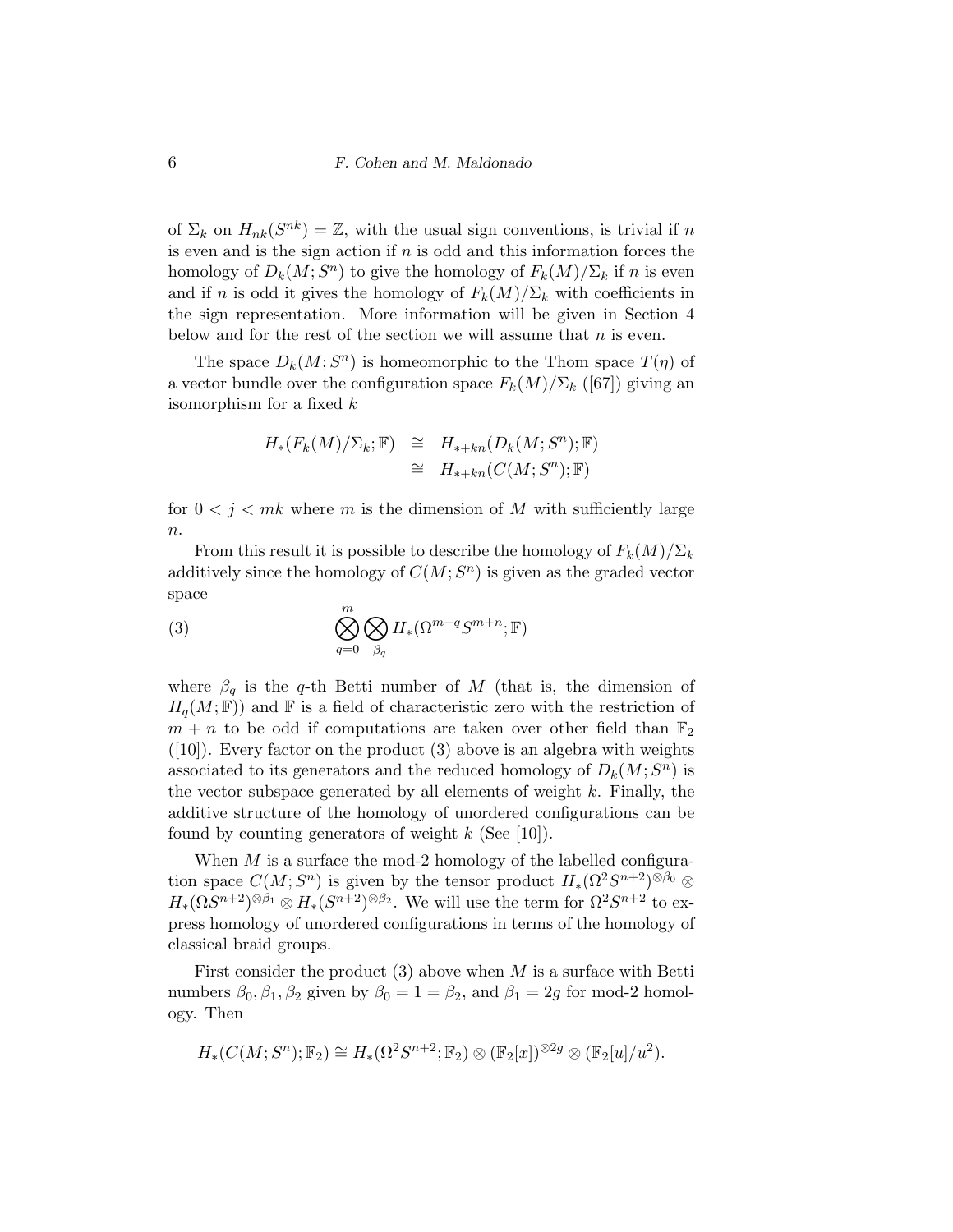An element on this product has the form  $y \otimes x^l \otimes u^{\epsilon}$ , where y runs over an additive basis for  $H_*(\Omega^2 S^{n+2}; \mathbb{F}_2)$  and  $x, u$  are the fundamental classes on degrees  $n + 1$  and  $n + 2$ , respectively. The weight function is given as

$$
\omega(u) = 1, \ \omega(x^i) = i, \quad \text{for } i = 1, 2, \dots
$$

The generator y relates this setting with the braid groups  $B_k$  by recalling that  $C(\mathbb{R}^2; S^n)$  is homotopy equivalent to  $\Omega^2 \Sigma^2 S^n = \Omega^2 S^{n+2}$  from which one gets

$$
\widetilde{H}_q(\Omega^2 S^{n+2}; \mathbb{F}_2) \cong \bigoplus_k \widetilde{H}_{q-kn}(F_k(\mathbb{R}^2)/\Sigma_k; \mathbb{F}_2)
$$
\n
$$
\cong \bigoplus_k \widetilde{H}_{q-kn}(B_k; \mathbb{F}_2)
$$

Similar methods were developed in [20] where the equivariant homology of configurations  $F_k(\mathbb{R}^n)$  with coefficients in the following modules were first worked out:

- 1. The trivial representation,
- 2. the sign representation,
- 3. representations afforded by left cosets of Young subgroups of the symmetric groups, and
- 4. the homology of the space  $F_k(\mathbb{R}^n) \times_{\Sigma_k} X^k$  where X is any compactly generated weak Hausdorff space with non-degenerate basepoint ([20] page 226, Corollary 3.3).

These results were given in terms of analogues of graded Lie algebras with certain operations. The methods use  $\mathbb{R}^n$  in basic ways.

#### 3.1.1 Configurations on a sphere

Let us move a step backwards by letting  $M = S<sup>r</sup>$  and consider the isomorphism

(4) 
$$
H_*(C(S^r; S^n); \mathbb{F}_2) \cong H_*(\Omega^r S^{r+n}; \mathbb{F}_2) \otimes \mathbb{F}_2[u]/u^2.
$$

where the generators in this product have the form  $y \otimes u^{\epsilon}$ , for  $\epsilon = 0, 1$ .

As in the last page, we use that  $C(\mathbb{R}^r; S^n)$  is homotopy equivalent to  $\Omega^r \Sigma^r S^n \simeq \Omega^r S^{r+n}$  to get

$$
\widetilde{H}_q(\Omega^r S^{r+n}; \mathbb{F}_2) \cong \bigoplus_k \widetilde{H}_{q-kn}(F_k(\mathbb{R}^r)/\Sigma_k; \mathbb{F}_2)
$$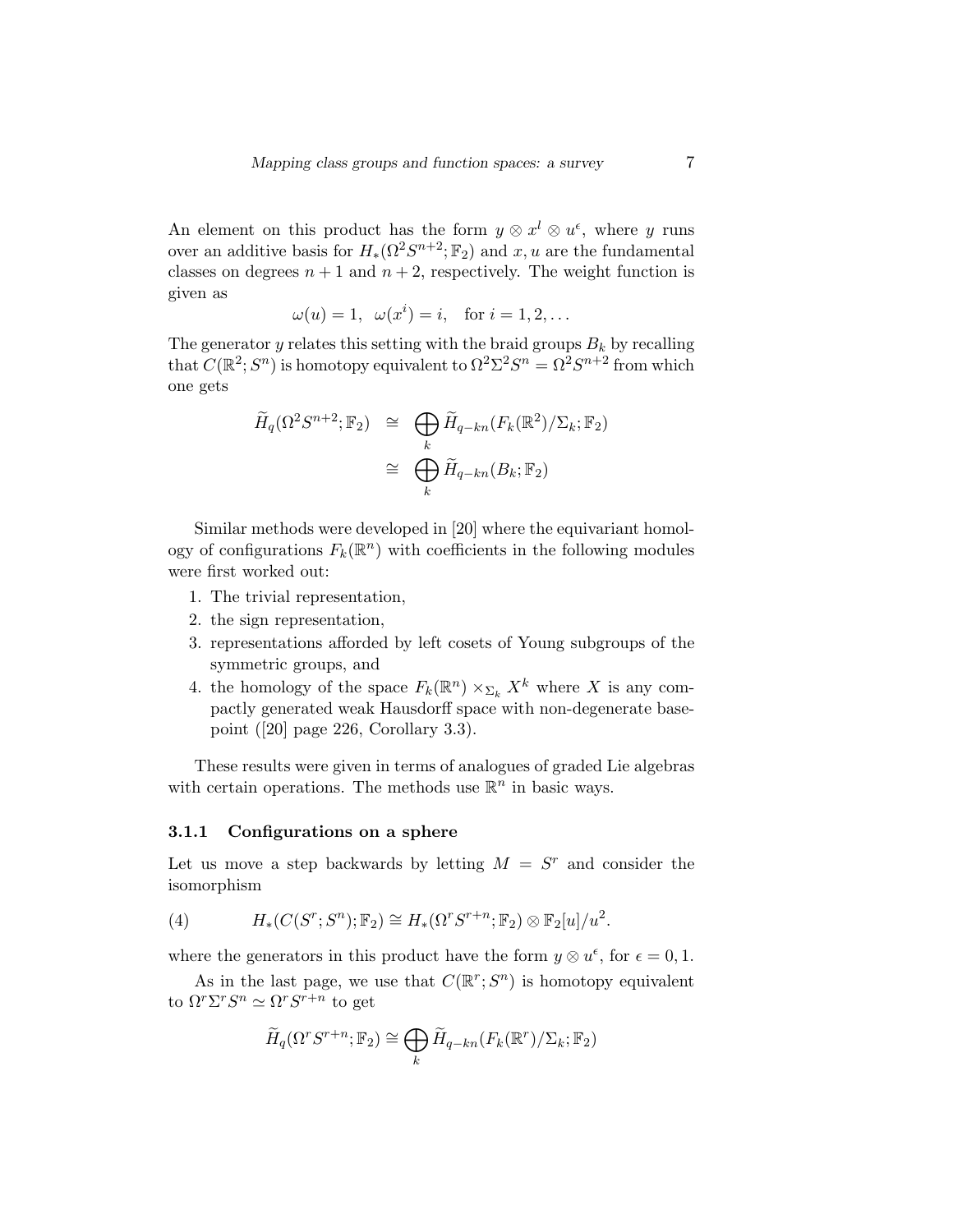Since the homology of  $F_k(S^r)/\Sigma_k$  is obtained from that of  $C(\mathbb{R}^r; S^n)$  by considering monomials of weight  $k$  we have the generator  $y$  must have degree  $|y| = q + kn - \epsilon(r + n)$  and weight  $\omega(y) = k - \epsilon$  according to which one has

$$
H_{q+rn}(D_k(\mathbb{R}^r; S^n); \mathbb{F}_2) \cong H_q(F_k(\mathbb{R}^r)/\Sigma_k; \mathbb{F}_2)
$$
  

$$
H_{q+rn-(r+n)}(D_{k-1}(\mathbb{R}^r; S^n) \cong H_{q-r}(F_{k-1}(\mathbb{R}^r)/\Sigma_{k-1}; \mathbb{F}_2)
$$

From these expressions we finally get the isomorphism of vector spaces

$$
H_q(F_k(S^r)/\Sigma_k; \mathbb{F}_2) \cong H_q(F_k(\mathbb{R}^r)/\Sigma_k; \mathbb{F}_2) \bigoplus H_{q-r}(F_{k-1}(\mathbb{R}^r)/\Sigma_{k-1}; \mathbb{F}_2)
$$

which in the case of the 2-sphere gives

$$
H_q(F_k(S^2)/\Sigma_k; \mathbb{F}_2) \cong H_q(B_k; \mathbb{F}_2) \bigoplus H_{q-2}(B_{k-1}; \mathbb{F}_2)
$$

as stated in [9].

#### 3.1.2 Configurations in non-orientable surfaces

Let  $N_g$  be the compact non-orientable surface of genus  $g$ , where genus means the number of projective planes in a connected sum decomposition; that is,  $N_1$  is  $\mathbb{RP}^2$  and  $N_2$  is the Klein bottle. The mod-2 homology of labelled configurations in  $N_q$  is given as the tensor product

$$
H_*(C(N_g; S^n); \mathbb{F}_2) \cong H_*(\Omega^2 S^{n+2}; \mathbb{F}_2) \otimes (\mathbb{F}_2[x])^{\otimes g} \otimes \mathbb{F}_2[u]/u^2.
$$

where x, u are the fundamental classes on degrees  $n+1$  and  $n+2$ , respectively. In what follows we will describe the relation of this isomorphism with braid groups for the cases  $q = 1, 2$ . More details can be found in [54].

For the projective plane  $\mathbb{RP}^2$  consider the tensor product

$$
H_*(C(\mathbb{RP}^2; S^n)) \cong H_*(\Omega^2 S^{n+2}) \otimes \mathbb{F}_2[x] \otimes \mathbb{F}_2[u]/u^2,
$$

with basis monomials of the form  $y \otimes x^r \otimes u^{\epsilon}$ , for  $\epsilon = 0, 1$  and  $r =$  $0, 1, 2, \ldots$  Degree and weight for elements in the form  $x^r \otimes u^{\epsilon}$  are given by  $\epsilon n + 2\epsilon + rn + r$  and  $\epsilon + r$ , respectively. Thus, fixing q and k, the monomial  $y \otimes x^r \otimes u^{\epsilon}$  represents a generator in  $H_q(F_k(\mathbb{RP}^2)/\Sigma_k; \mathbb{F}_2) \cong$  $H_{q+kn}(D_k(\mathbb{RP}^2; S^n); \mathbb{F}_2$  if and only if the degree and weight of y are given by  $|y| = q + (k - r - \epsilon)n - 2\epsilon - r$  and  $\omega(y) = k - (\epsilon + r)$ . A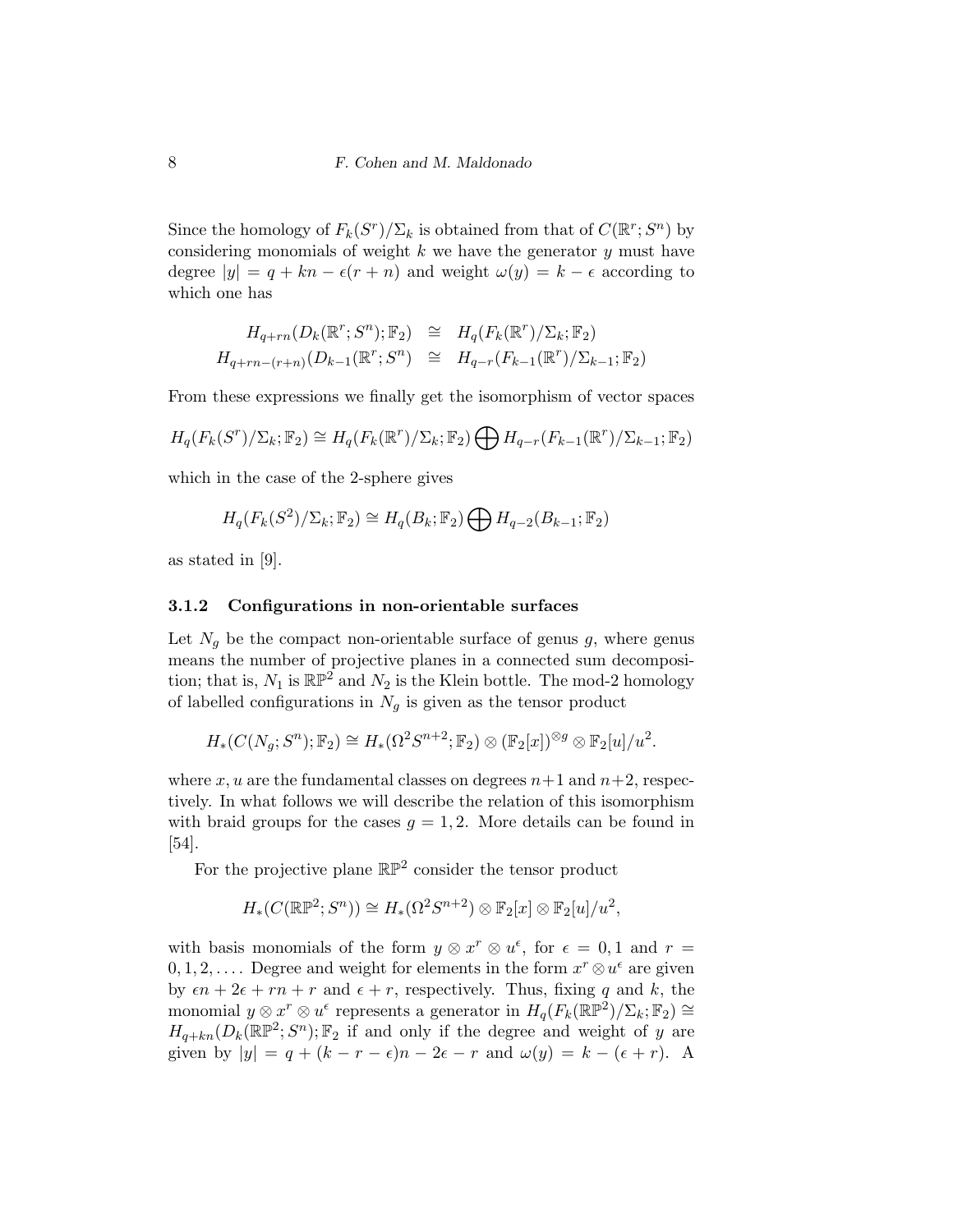careful analysis on the possibilities of the numbers involved lead to the following isomorphisms of underlying spaces

$$
H_{q+(k-r)n-r} \left( D_{k-r}(\mathbb{R}^2; S^n); \mathbb{F}_2 \right) \cong H_{q-r}(B_{k-r}; \mathbb{F}_2)
$$

$$
H_{q+(k-r-1)n-r-2}(D_{k-r-1}(\mathbb{R}^2; S^n); \mathbb{F}_2) \cong H_{q-r-2}(B_{k-r-1}; \mathbb{F}_2)
$$

Finally we get that  $H_q(F_k(\mathbb{RP}^2)/\Sigma_k; \mathbb{F}_2)$  is isomorphic to

$$
\bigoplus_{r=0}^{\min\{q,k\}} H_{q-r}(B_{k-r};\mathbb{F}_2) \oplus \bigoplus_{\ell=0}^{\min\{q-2,k-1\}} H_{q-r-2}(B_{k-r-1};\mathbb{F}_2)
$$

as graded vector spaces.

In the case of configurations on the Klein bottle K one considers the isomorphism

$$
H_*(C(\mathbb{K};S^n)) \cong H_*(\Omega^2 S^{n+2}) \otimes \mathbb{F}_2[x_1,x_2] \otimes \mathbb{F}_2[u]/u^2,
$$

having basis all elements of the form  $u^{\epsilon} \otimes x_1^r \otimes x_2^s \otimes y$ , for  $\epsilon = 0, 1$  and  $r, s = 0, 1, 2, \ldots$ . Notice that monomials of the form  $u^{\epsilon} \otimes x_1^r \otimes x_2^s$  have degree and weight given by

$$
|u^{\epsilon} \otimes x_1^r \otimes x_2^s| = \epsilon n + 2\epsilon + (r+s)(n+1),
$$
  

$$
\omega(u^{\epsilon} \otimes x_1^r \otimes x_2^s) = \epsilon + r + s
$$

As before, fix q and k and note the degree and weight of  $y$  are given by

$$
|y| = q + (k - r - s - \epsilon)n - 2\epsilon - r - s
$$

$$
\omega(y) = k - (\epsilon + r + s) = k - \epsilon - r - s
$$

leading to the isomorphisms

$$
H_{q+(k-r-s)n-r-s}(D_{k-r-s}(\mathbb{R}^2; S^n); \mathbb{F}_2) \cong H_{q-r-s}(B_{k-r-s}; \mathbb{F}_2)
$$
  

$$
H_{q+(k-r-s-1)n-r-s-2}(D_{k-r-s-1}(\mathbb{R}^2; S^n); \mathbb{F}_2) \cong
$$
  

$$
\cong H_{q-r-s-2}(B_{k-r-s-1}; \mathbb{F}_2)
$$

Finally, from these expressions,  $H_q(F_k(\mathbb{K})/\Sigma_k; \mathbb{F}_2)$  is isomorphic as graded vector space, to the direct sum

$$
\bigoplus_{r,s} H_{q-r-s}(B_{k-r-s};\mathbb{F}_2) \oplus \bigoplus_{r,s} H_{q-r-s-2}(B_{k-r-s-1};\mathbb{F}_2),
$$

where the indices r, s run over the non-negative integers such  $r + s \leq$  $\min\{q, k\}$  in the first direct sum and  $r + s \leq \min\{q - 2, k - 1\}$  in the second direct sum.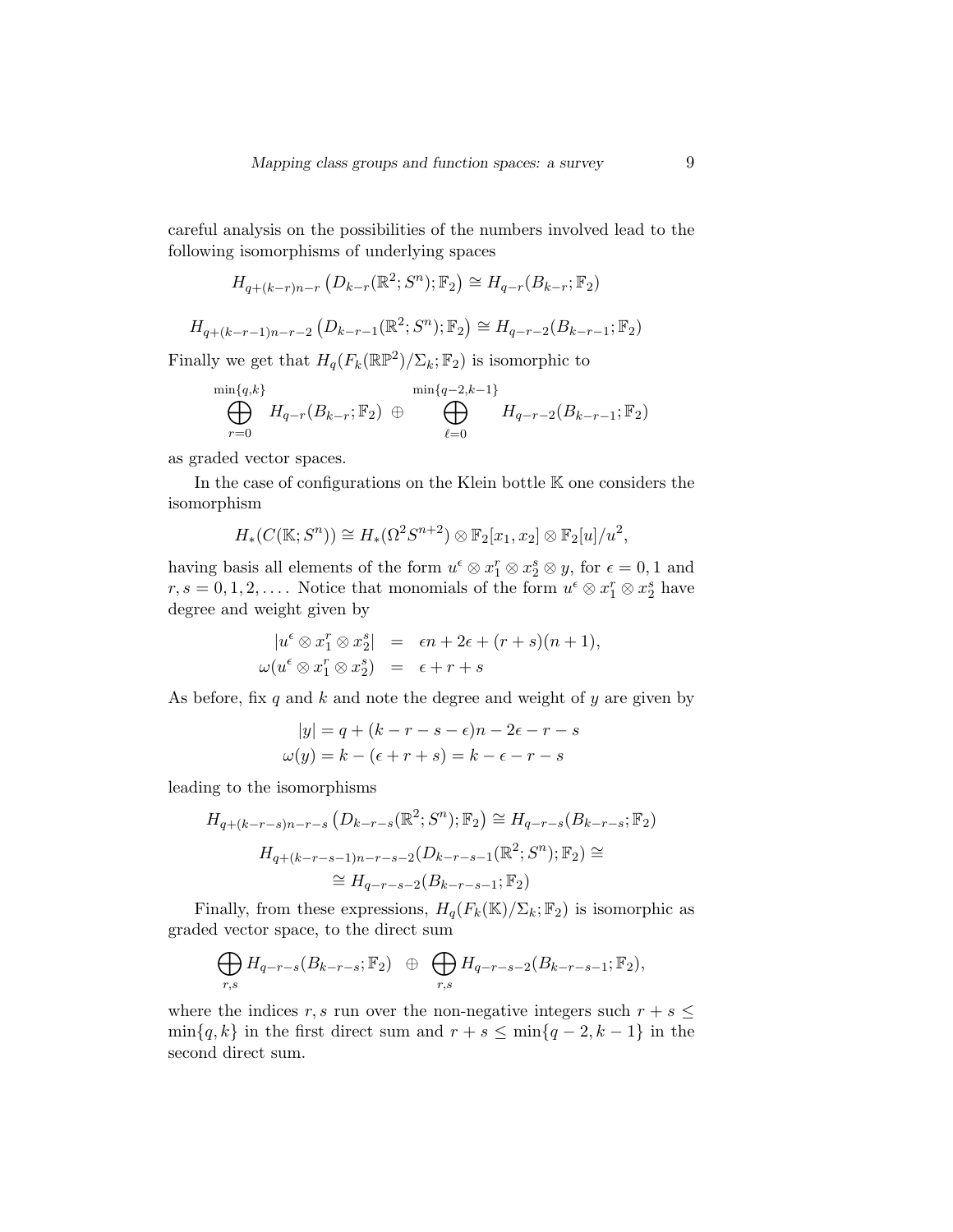# 4 A bundle-generalization of  $C(M; X)$

We collect here some results on a bundle-generalization of the labelled configuration space  $C(M; X)$  taken from [9]. Let  $\pi : E \to B$  be a fibre bundle with fibre Y and define

$$
E(\pi, k) = \{ (x_1, \dots, x_k) \in E^k \mid x_i \neq x_j, \pi(x_i) = \pi(x_j), i \neq j \}.
$$

The space  $E(\pi, k)$  and the unordered version  $E(\pi, k)/\Sigma_k$  are total spaces of fiber bundles with fiber configuration spaces

$$
F_k(Y) \longrightarrow E(\pi, k) \xrightarrow{p} B
$$
,  $F_k(Y)/\Sigma_k \longrightarrow E(\pi, k)/\Sigma_k \xrightarrow{p} B$ 

where  $p$  is the projection on the first coordinate. These fiber-analogues of configuration spaces have appeared in  $[17]$ . As before, let X be a CW-complex with basepoint ∗ and define

$$
E(\pi; X) = \left(\coprod_{k \geq 0} E(\pi, k) \underset{\Sigma_k}{\times} X^k\right) / \approx,
$$

where  $\approx$  is the relation given for  $C(M; X)$  by requiring  $\pi(S)$  to be a single point. In fact, note that when B is a point, then  $E(\pi, X) =$  $C(Y, X)$  and so  $E(\pi; X)$  are bundle-generalizations of labelled configuration spaces.

There is also a description of  $E(\pi; X)$  in terms of pairs  $[S, f]$  requiring that  $\pi(S)$  is a single point. So there is a filtration  $E_k(\pi; X)$  by the cardinality of S. As before, if we denote by  $D_k(\pi; X)$  the filtration quotient  $E_k(\pi; X)/E_{k-1}(\pi; X)$  then  $E(\pi; X)$  is stably equivalent to the wedge  $\bigvee_{k\geq 1} D_k(\pi;X)$  and thus there is a homology isomorphism ([16])

$$
\widetilde{H}_*(E(\pi;X); \mathbb{F}) \cong \bigoplus_k \widetilde{H}_*(D_k(\pi;X); \mathbb{F})
$$

Let M be a G-space and consider the Borel fibration  $\lambda : EG \times_G M \rightarrow$  $BG$  with fibre  $M$ . There are homeomorphisms

$$
E(\lambda, k) \cong EG \times_G F_k(M), \qquad E(\lambda, k) / \Sigma_k \cong EG \times_G F_k(M) / \Sigma_k
$$

and so  $E(\pi, k), E(\pi, k)/\Sigma_k$  are bundle-generalizations of Borel constructions and they are used for (co)homology calculations for mapping class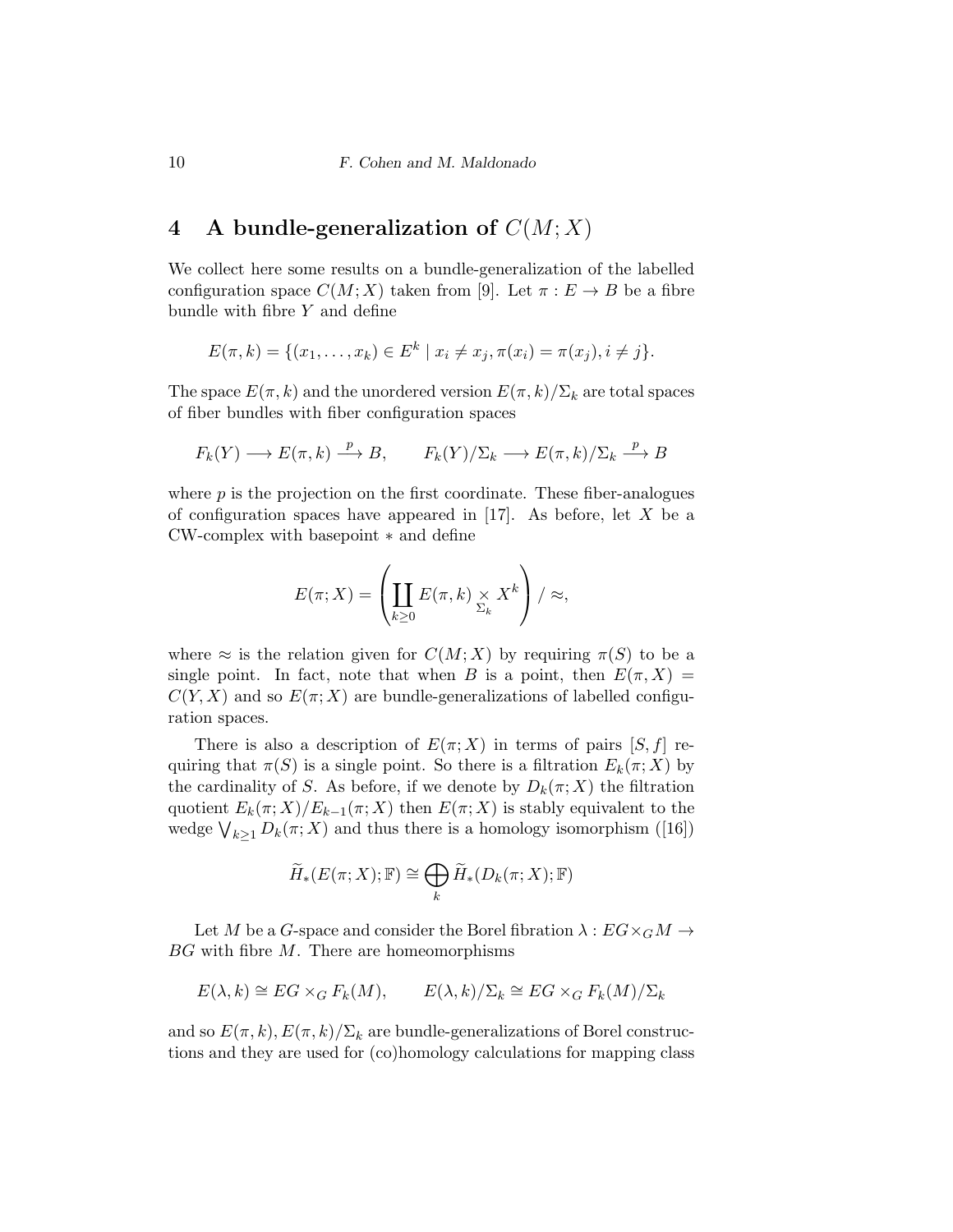groups. It is also convenient to consider the Borel construction for labelled configuration spaces and so we have a homeomorphism

$$
E(\lambda; X) \cong EG \times_G C(M; X)
$$

where the G-action on  $C(M; X)$  is induced from that on M. This homeomorphism is compatible with filtrations in the sense that there is an induced homeomorphism  $E_k(\lambda; X) \cong EG \times_G C_k(M; X)$ , where  $C_k(M; X)$  is the k-th filtration of  $C(M; X)$ . Moreover, for the singular chain complex  $S_*(X)$  we have a homology isomorphism  $H_*(X;\mathbb{F}) \cong$  $S_*(X)$ ; in particular, there is an isomorphism

$$
S_*(E(\eta;k))\otimes_{\Sigma_k} H_*(X)^{\otimes k} \cong S_*(E(\eta;k)\times_{\Sigma_k} X^k)
$$

If  $X^{(k)}$  denotes the k-fold smash product of X then we get

$$
S_*(E(\eta;k)) \otimes_{\Sigma_k} H_*(X)^{\otimes k} \cong S_*(\frac{E(\eta;k) \times_{\Sigma_k} X^{(k)}}{E(\eta;k) \times_{\Sigma_k} *}) \cong S_*(D_k(\eta;X))
$$

Recall that for a graded vector space  $V$  over the a field  $\mathbb F$  there exists a bouquet of spheres  $S_V$  such that  $V = H_*(S_V; \mathbb{F})$ . Let  $X = S_V$  to get  $S_*(E(\eta;k)) \otimes_{\Sigma_k} V^{\otimes k} \cong S_*(D_k(\eta;S_V));$  that is

(5) 
$$
H_*(E(\eta,k);V^{\otimes k}) \cong \widetilde{H}_*(D_k(\eta;S_V); \mathbb{F})
$$

Note that the symmetric group  $\Sigma_k$  acts on  $V^{\otimes k}$  by permutation with the usual sign conventions. From this, it follows that if  $V$  is a copy of  $\mathbb F$ concentrated in even degrees then  $V^{\otimes k}$  is the trivial  $\mathbb{F}\Sigma_k$ -module. On the other hand, if V is concentrated in odd degrees, then  $V^{\otimes k}$  is a copy of the sign representation.

The isomorphism (5) above will be used through the next sections for the bundle  $BSO(n) \rightarrow BSO(n+1)$  with fibre  $S<sup>n</sup>$ , induced by the inclusion  $SO(n) \subset SO(n+1)$ .

# 5 Cohomology of mapping class groups

There are many motivations for considering the (co)homology of mapping class groups but from a homotopical point of view the main motivation is that for  $g > 2$  it turns out that  $B\text{Top}^+(S_q)$  is the classifying space of  $\Gamma(S_g)$  and thus characteristic classes of  $S_g$ -bundles are classes in  $H^*(\Gamma(S_g); \mathbb{Z})$  ([57]).

In this section we collect the material concerning the spaces  $C(M; X)$ and  $E(\eta; X)$  related to cohomological calculations for mapping class groups of surfaces with marked points.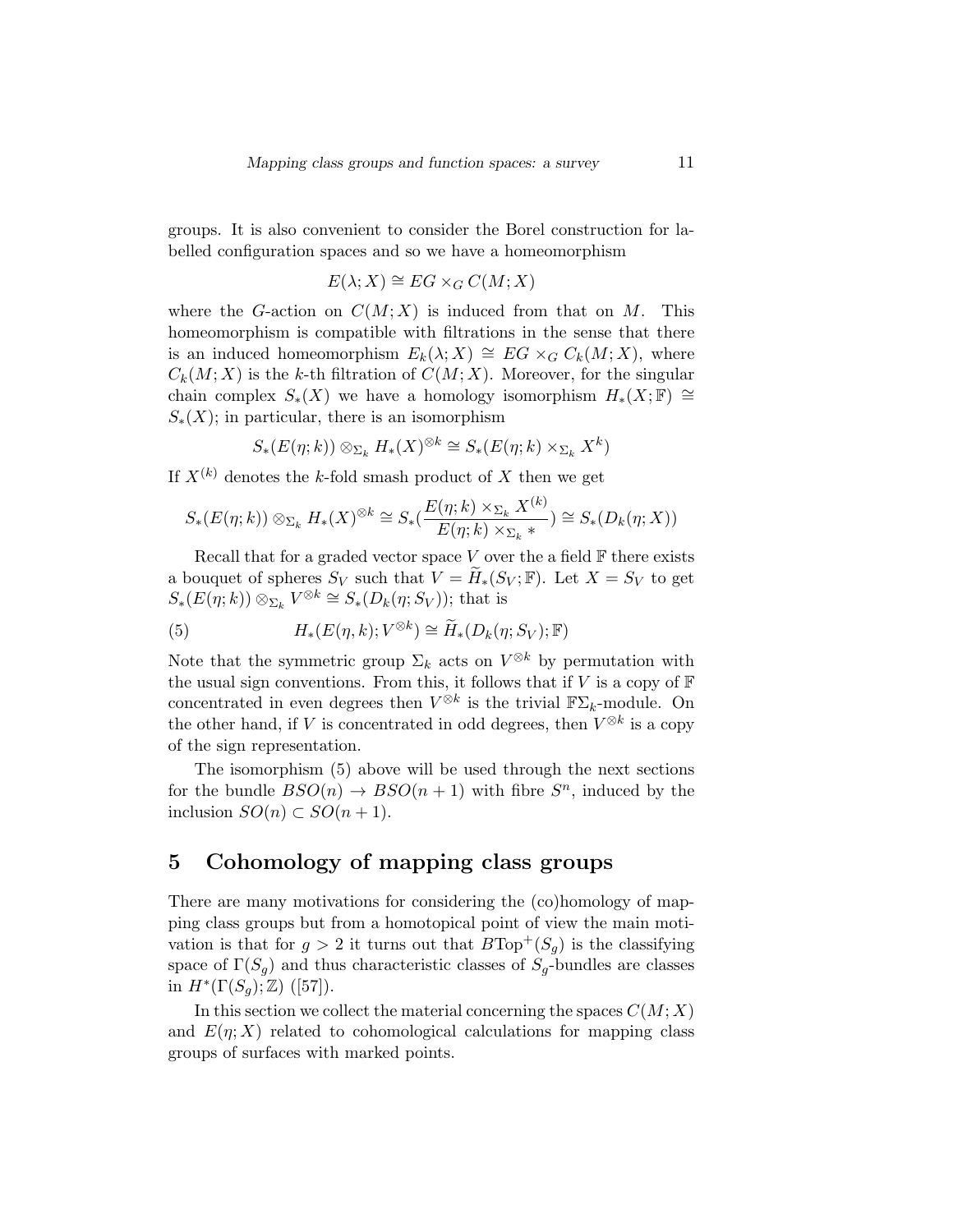#### 5.1 The mapping class group of the sphere with marked points

It is a classical result ([28]) that for  $k \geq 3$ , there is a homeomorphism  $F_k(S^2) = SO(3) \times F_{k-3}(S^2 \backslash Q_3)$  and thus  $F_k(S^2)$  is never a  $K(\pi, 1)$ . The Eilenberg-Mac Lane space  $K(\pi, 1)$  is given by the Borel construction (1) given in Section 2: for  $k \geq 3$ , this space is a  $K(\Gamma^k, 1)$  space ([17]). Considering the  $SO(3)$ -action on  $S^2$  by rotations there is an induced diagonal action on  $F_k(S^2)/\Sigma_k$ . Moreover, since the inclusions  $SO(3) \subset \text{Diff}^+(S^2) \subset \text{Top}^+(S^2)$  are homotopy equivalences ([63]) the Borel construction mentioned above is homotopy equivalent to

$$
ESO(3) \times_{SO(3)} F_k(S^2) / \Sigma_k
$$

This space can be stated in terms of the combinatorial models given in the last section. For the bundle  $\eta : BSO(2) \rightarrow BSO(3)$  with fiber  $S^2$  and  $k \geq 3$  the space  $E(\eta, k)/\Sigma_k$  is  $K(\Gamma^k, 1)$  ([9]); if  $k = 0, 1, 2$  the spaces are not  $K(\pi, 1)$  and are exceptional. Thus one has, for  $k \geq 3$ , and isomorphism  $H^*(\Gamma^k; R) \cong H^*(E(\eta, k)/\Sigma_k; R)$  for a trivial  $\Gamma^k$ -module R. Moreover, from the isomorphism (5) on the last section we have

(6) 
$$
H_*(\Gamma^k; \mathbb{F}) \cong \widetilde{H}_{*+2qk}(D_k(\eta; S^{2q}); \mathbb{F})
$$

(7) 
$$
H_*(\Gamma^k; \mathbb{F}(\pm 1)) \cong \widetilde{H}_{*+(2q+1)k}(D_k(\eta; S^{2q+1}); \mathbb{F})
$$

These isomorphisms are considered in [9] for giving the mod-2, modp cohomology as also for coefficients in the sign representation. In what follows we recall the methods considered there. First consider the homotopy equivalence (2) for  $M = S^n$  and  $G = SO(n)$  to get

$$
ESO(n) \times_{SO(n)} C(S^n; \Sigma X) \simeq ESO(n) \times_{SO(n)} \Gamma(S^n; \Sigma X)
$$

The left side is simply the space  $E(\eta; \Sigma X)$  with  $BSO(n) \stackrel{\eta}{\longrightarrow} BSO(n+1)$ and thus we get a homotopy equivalence

$$
E(\eta, \Sigma X) \simeq ESO(n) \times_{SO(n)} \Lambda^n \Sigma^{n+1} X
$$

which leads to an analysis of the cohomology of labelled spaces  $E(\eta; X)$ , paying special attention in the case when the space  $X$  is a sphere as it is the main tool for calculations.

In the case of mod-2 coefficients one first considers the bundle  $\eta$ above and the induced fibration on bundle-configurations

$$
(8) \qquad C(S^n; S^q) \simeq \Lambda^n S^{n+q} \longrightarrow E(\eta; S^q) \longrightarrow BSO(n+1)
$$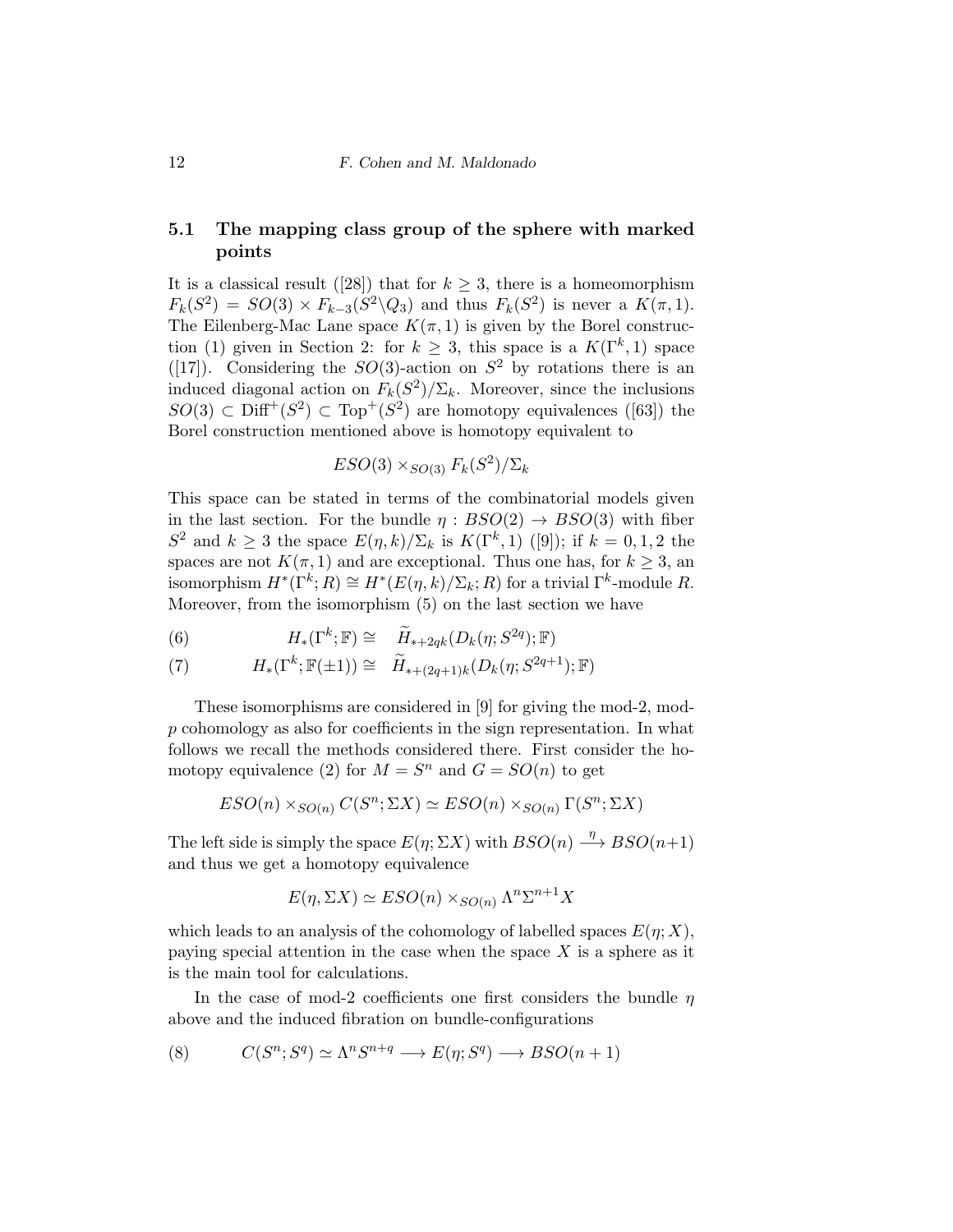In order to analize the fiber one considers the fibration  $\Omega^n S^{n+q} \to$  $\Lambda^n S^{n+q} \to S^{n+q}$  whose mod-2 spectral sequence collapses giving the isomorphism

$$
H^*(\Lambda^n S^{n+q}; \mathbb{F}_2) \cong H^*(S^{n+q}; \mathbb{F}_2) \otimes H^*(\Omega^n S^{n+q}; \mathbb{F}_2)
$$

where the second factor on the right can be described from duals of Araki-Kudo-Dyer-Lashof operations as  $H^*(\Omega^n S^{n+q}; \mathbb{F}_2) = H^*(S^q; \mathbb{F}_2) \otimes$  $B_{n,q}$ , where  $B_{n,q}$  is the exterior algebra given as the kernel of

$$
H^*(\Omega^n S^{n+q}; \mathbb{F}_2) \longrightarrow H^*(S^q; \mathbb{F}_2)
$$

With this description, the  $E_2$ -term of the spectral sequence of the fibration (8) has the form

$$
E_2^{*,*}=H^*(BSO(n+1);\mathbb{F}_2)\otimes H^*(S^{n+q};\mathbb{F}_2)\otimes H^*(S^q;\mathbb{F}_2)\otimes B_{n,q}
$$

converging to  $H^*(E(\eta; S^q); \mathbb{F}_2)$ . All the differentials for this spectral sequence are described in [9] and it turns out that there is an isomorphism of  $H^*(BSO(n+1); \mathbb{F}_2)$ -modules

$$
H^*(E(\eta; S^q); \mathbb{F}_2) \cong [H^*(BSO(n+1); \mathbb{F}_2) \otimes (B_{n,q} \oplus x_q x_{q+n} B_{n,q})] \oplus
$$
  

$$
[H^*(BSO(n); \mathbb{F}_2) \otimes x_q B_{n,q}]
$$

Now, specializing to case of the bundle  $\eta : BSO(2) \rightarrow BSO(3)$  we get that for  $k \geq 2$ , there is an isomorphism of  $H^*(BSO(3); \mathbb{F}_2)$ -modules

$$
H^*(\Gamma^{2k};\mathbb{F}_2) \cong H^*(BSO(3);\mathbb{F}_2) \otimes H^*(F_{2k}(S^2)/\Sigma_{2k};\mathbb{F}_2),
$$

where the mod-2 cohomology of  $F_{2k}(S^2)/\Sigma_{2k}$  is isomorphic to  $H^*(B_{2k}; \mathbb{F}_2) \oplus H^{*-2}(B_{2k-2}; \mathbb{F}_2)$  as vector spaces (see Section 3.1 above). For a number odd of points the isomorphism has the form

$$
H^*(\Gamma^{2k-1}; \mathbb{F}_2) \cong H^*(BSO(2); \mathbb{F}_2) \otimes H^*(B_{2k-2}; \mathbb{F}_2).
$$

for  $2k - 1 \geq 3$  with anomalies for  $2k - 1 = 1$ .

Let p be an odd prime and consider the sign representation  $\mathbb{F}_p(\pm 1)$ as a trivial  $\Gamma^k$ -module. From the first comments on this section the homology  $H_*(\Gamma^k; \mathbb{F}_p(\pm 1))$  is isomorphic to  $\widetilde{H}_{*+k(2q+1)}(D_k(\eta; S^{2q+1}); \mathbb{F}_p)$ , for  $\eta$  given as above. In this new setting the Serre spectral sequence of the bundle (8)

$$
C(S^2; S^{2q-1}) \longrightarrow E(\eta; S^{2q-1}) \longrightarrow BSO(3)
$$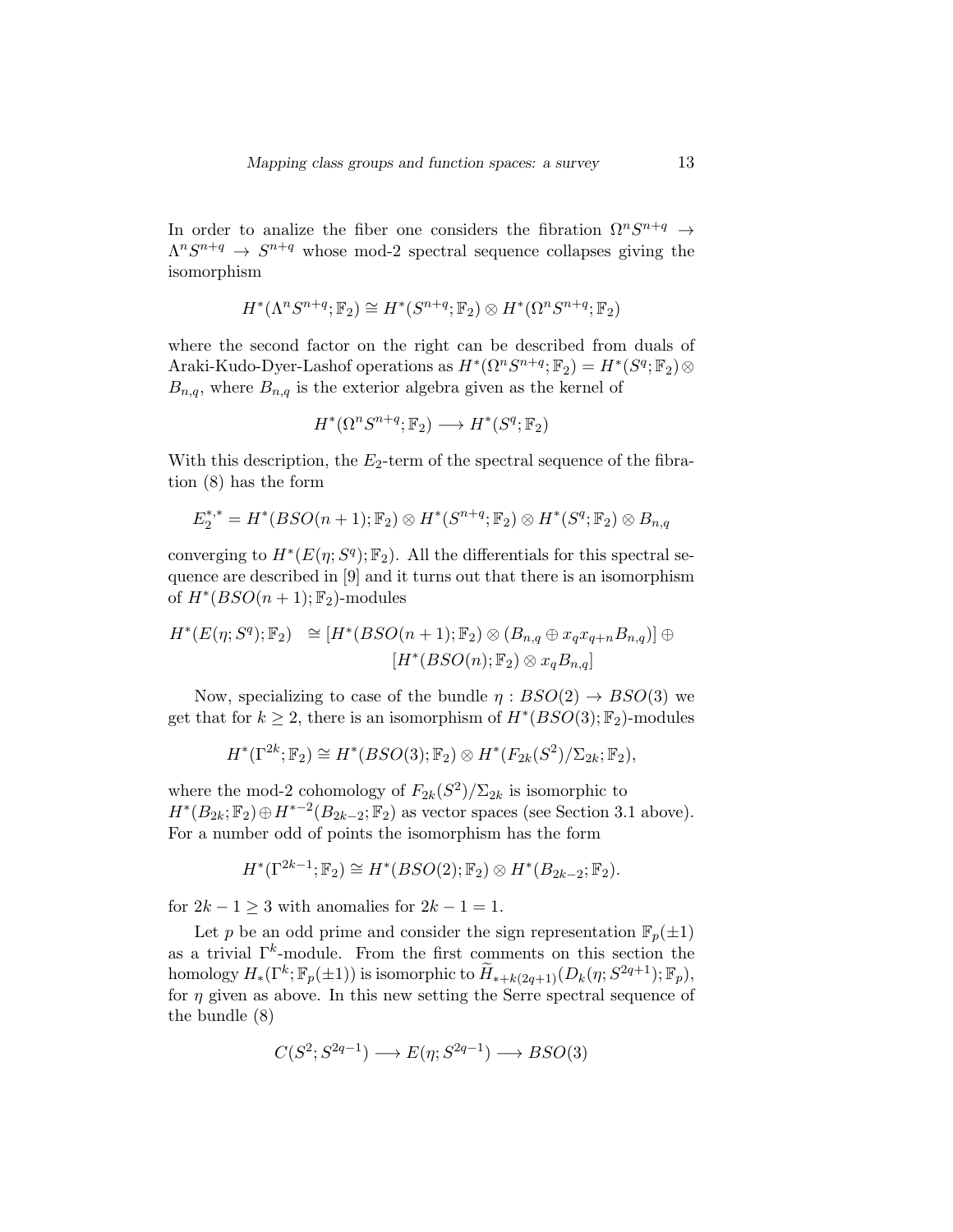collapses with mod- $p$  coefficients. From this and the fact that the modp cohomology of  $BSO(3)$  is that of  $BS^3$  we get the isomorphism of  $H^*(BS^3; \mathbb{F}_p)$ -modules

$$
H^*(E(\eta; S^{2q-1}); \mathbb{F}_p) \cong H^*(BS^3; \mathbb{F}_p) \otimes H^*(\Lambda^2 S^{2q+1}; \mathbb{F}_p)
$$

Considering the dual isomorphism in homology and noting this preserves filtration one gets the isomorphism of vector spaces

$$
\widetilde{H}_*(D_k(\eta; S^{2q-1}); \mathbb{F}_p) \cong H_*(BS^3; \mathbb{F}_p) \otimes \widetilde{H}_*(D_k(S^2; S^{2q-1}); \mathbb{F}_p).
$$

Moreover, for  $k \geq 3$  there is an isomorphism

$$
H_*(\Gamma^k; \mathbb{F}_p(\pm 1)) \cong \bigotimes_q H_q(BS^3) \otimes \widetilde{H}_{*-1-k(2q-1)}(D_k(S^2; S^{2q-1}); \mathbb{F}_p)
$$

If  $p-1 \geq k \geq 3$  then  $H_*(\Gamma^k; \mathbb{F}_p(\pm 1))$  is trivial. The cases when  $k = p$ and  $k = p + 1$  are also considered, see Corollary 9.2 in [9].

Let p be an odd prime and consider  $\mathbb{F}_p$  as a trivial  $\Gamma^k$ -module. Since  $\Gamma^3$  is isomorphic to  $\Sigma_3$ , the symmetric group on 3 letters, one has for  $p > 3$ 

$$
H^*(\Gamma^3; \mathbb{F}_p) \cong \begin{cases} \mathbb{F}_p, & * = 0\\ 0, & * > 0 \end{cases}
$$

Now, if  $p = 3$  then  $H^*(\Gamma^3; \mathbb{F}_p) \cong \Lambda[u] \otimes \mathbb{F}_p[v]$ , for generators  $u, v$  of degrees 3 and 4, respectively ([1]).

As before consider the fibration  $C(S^2; S^{2q}) \to E(\eta; S^{2q}) \to BSO(3)$ . Since its Serre spectral sequence collapses with mod-3 coefficients we get an isomorphism of  $H^*(BS^3; \mathbb{F}_3)$ -modules

$$
H^*(E(\eta; S^{2q}); \mathbb{F}_3) \cong H^*(BS^3; \mathbb{F}_3) \otimes H^*(\Lambda^2 S^{2q+2}; \mathbb{F}_3)
$$

Considering the dual isomorphism in homology and noting this preserves filtration one gets the isomorphism of vector spaces

$$
\widetilde{H}_*(D_k(\eta; S^{2q}); \mathbb{F}_3) \cong H_*(BS^3; \mathbb{F}_3) \otimes \widetilde{H}_*(D_k(S^2; S^{2q}); \mathbb{F}_3).
$$

Moreover, from the isomorphism  $H_*(\Gamma^k; \mathbb{F}_3) \cong \widetilde{H}_{*+2qk}(D_k(\eta; S^{2q}); \mathbb{F}_3)$ one finally gets

$$
H_*(\Gamma^k; \mathbb{F}_3) \cong \bigotimes_q H_q(BS^3; \mathbb{F}_3) \otimes \widetilde{H}_{*-1-2kq}(D_k(S^2; S^{2q}); \mathbb{F}_3)
$$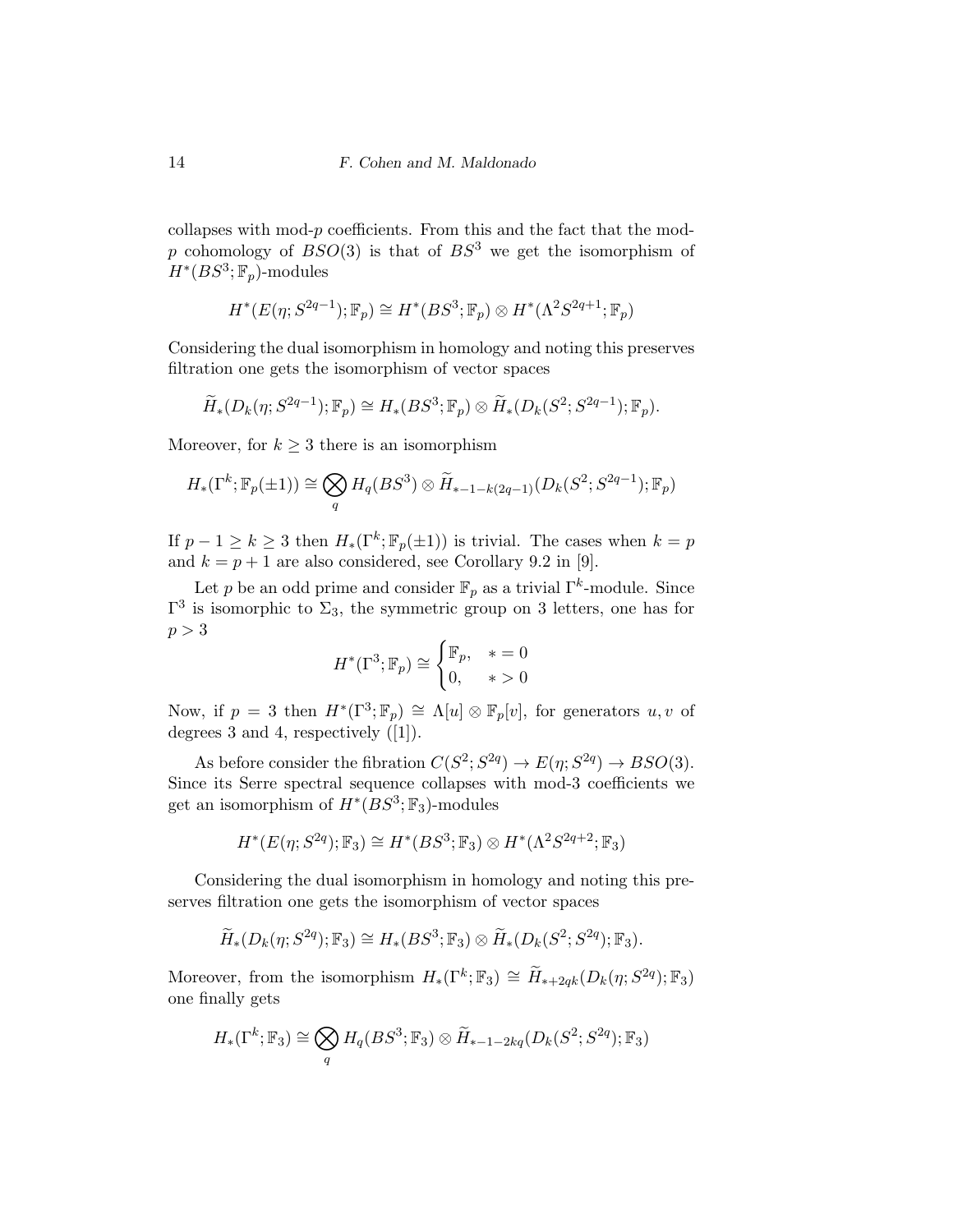From this expression the Euler-Poincaré series for the mod-3 homology of  $\Gamma^k$  can be obtained (see [9], p.16). Moreover, these results agree with previous calculations made in [2].

For  $p \geq 5$  the answers are not clean as one might want. As before, the answers come from the analysis of the spectral sequence of the fibration

$$
C(S^2; S^{2q}) \to E(\eta; S^{2q}) \to BSO(3)
$$

which has a single non-zero differential. This analysis involves the device of stable Hopf invariants for showing that certain homology classes for  $\Omega^2 S^{2q+2}$  have non-trivial image in the homology of  $E(\eta; S^{2q})$ . At the end, the cohomology of  $E(\eta; S^{2q})$  is given in terms of two vector spaces  $A_{2a}$ ,  $U_{2a}$  defined from the cohomology of the cochain complex  $V_{2a}$ , which is isomorphic as an algebra to the product  $H^*(S^{2q+2}) \otimes H^*(\Omega S^{2q+1}) \otimes$  $H^*(S^{4q+1})$ . See Section 8 in [9] for more details.

#### 5.2 Applications to the genus two mapping class group

The above methods apply to give the precise cohomology of the genus two mapping class group as follows. There is the classic short exact sequence due to Bergau-Mennicke ([3]), and Birman-Hilden ([7])

$$
1 \to \mathbb{Z}/2\mathbb{Z} \to \Gamma_2 \to \Gamma^6 \to 1.
$$

which is gotten from applying the fundamental group to a natural bundle analogous to the ones above. This bundle is "twisted" by the hyperelliptic involution which is taken into account in two separate steps.

First, let the symmetric group  $\Sigma_k$  act naturally on  $F_k(M)$ , by the sign of a permutation on  $S^1$  (thus by multiplication by  $\pm 1$ ) and consider the orbit space  $F_k(M) \times_{\Sigma_k} S^1$ . In order to have an action of the unitary group  $U(2)$  on  $F_k(S^2) \times_{\Sigma_k} S^1$  we first consider the group  $S^3 \times S^1$  acting on  $F_k(S^2) \times S^1$  by the recipe

$$
(\rho,\alpha)((z_1,\cdots,z_k),\beta)=((\rho(z_1),\cdots,\rho(z_k)),\alpha^2\cdot\beta),
$$

where  $\rho(z_i)$  denotes the projection  $p: S^3 \to SO(3)$  with  $SO(3)$  acting by rotations on  $S^2$ . The reason for using the action of  $\alpha$  as a square stems from the hyperelliptic involution. Observe that the central  $\mathbb{Z}/2\mathbb{Z}$ defined by

$$
(-1, -1) \in S^3 \times S^1
$$

acts by fixing every point in  $F_k(S^2) \times S^1$  because  $-1 \in S^3$  is sent to  $1 \in$  $SO(3)$ , and  $(-1)^2 = 1 \in S^1$ . Thus the action of  $S^3 \times S^1$  on  $F_k(S^2) \times S^1$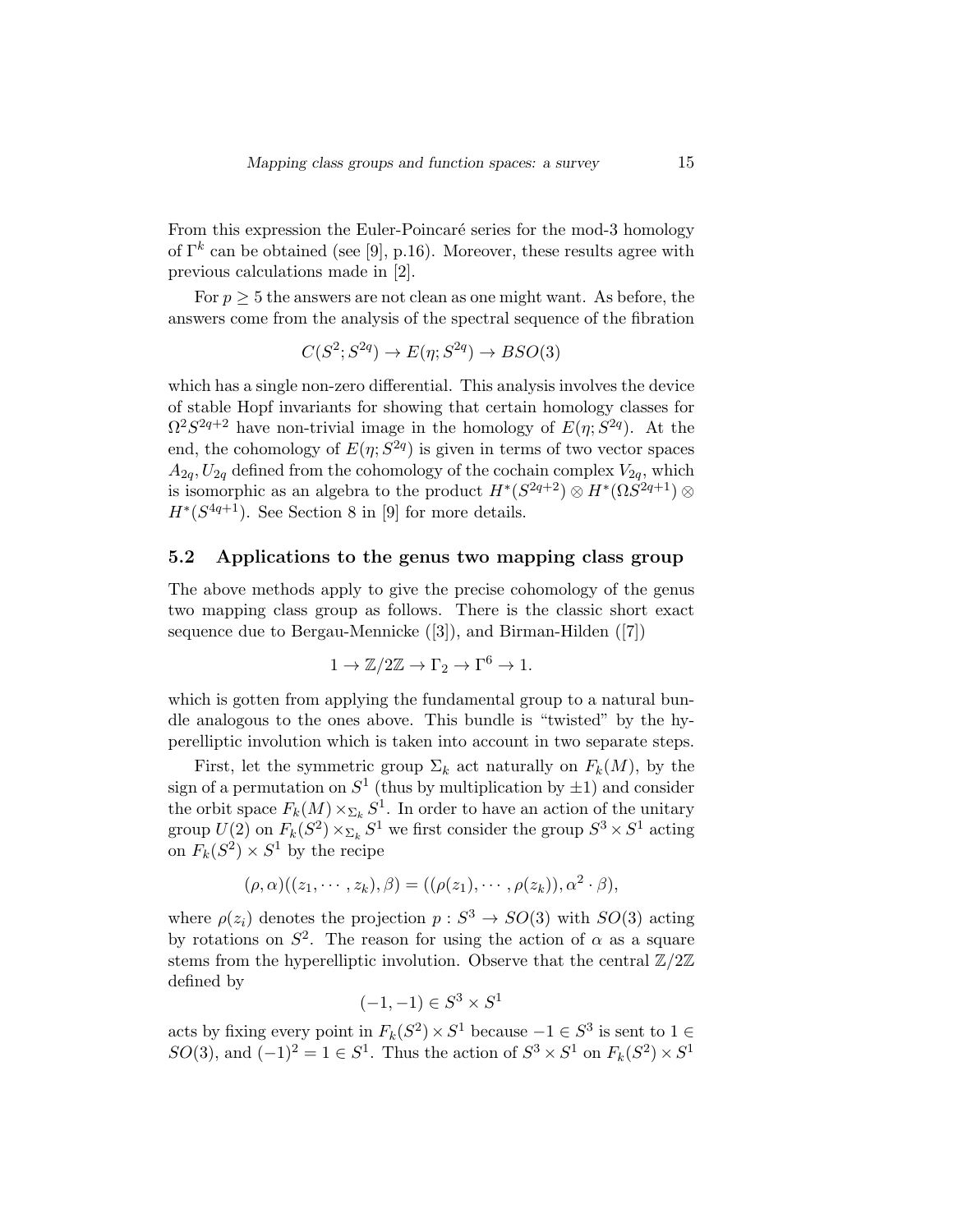descends to an action of the central product  $S^3 \times_{\mathbb{Z}/2\mathbb{Z}} S^1 = U(2)$  on  $F_k(S^2) \times_{\Sigma_k} S^1$ . Form the Borel construction

$$
EU(2) \times_{U(2)} F_k(S^2) \times_{\Sigma_k} S^1.
$$

If  $k = 6$ , then this space is a  $K(\pi, 1)$  where  $\pi = \Gamma_2$ . In addition, if  $k \geq 3$ , the space is a  $K(\pi,1)$ , where  $\pi$  is the centralizer of the hyperelliptic involution for all  $k = 2t \geq 2$ . Moreover, there is a fibration

$$
EU(2) \times_{U(2)} F_k(S^2) \times_{\Sigma_k} S^1 \longrightarrow ESO(3) \times_{SO(3)} F_k(S^2) / \Sigma_k,
$$

induced by the natural map  $U(2) \rightarrow SO(3)$  with fibre  $\mathbb{RP}^{\infty}$ , realizing the exact sequence of Birman-Hilden/Bergau-Mennicke above. The cohomology of these spaces are then worked out via classical methods.

For example, the 2-torsion in the integral cohomology of  $\Gamma_2$  has a direct summand of  $\mathbb{Z}/8$  occurring in all strictly positive dimensions which are multiples of 4 while the remaining 2-torsion is all of order exactly 2. Furthermore, the mod-2 cohomology is closely tied to the Brown-Gitler spectra ([17]).

A curious point about classifying spaces arises in this setting. Namely, the above constructions give a map

$$
B\Gamma_2 \longrightarrow BU(2)
$$

which induces an epimorphism in mod-2 homology. However it is not hard to check that this map is not induced by a homomorphism

$$
\Gamma_2 \longrightarrow U(2).
$$

Observe that  $U(2)$  is the maximal compact subgroup of  $Sp(4,\mathbb{R})$ . Thus it is possible that this fibration is induced by the natural homomorphism

$$
\Gamma_2 \longrightarrow Sp(4,\mathbb{R})
$$

to give a map on the level of classifying spaces  $B\Gamma_2 \to BSp(4,\mathbb{R})$ .

Some related results have been produced in work by D. Petersen [59]. For example, Petersen was able to work out the rational cohomology of the genus two mapping class group with coefficients in the exterior powers of the defining 4-dimensional symplectic representation. Other related interesting work is given in [61] as well as joint work with O. Tommasi [60] for genus 0 and 2 surfaces with marked points.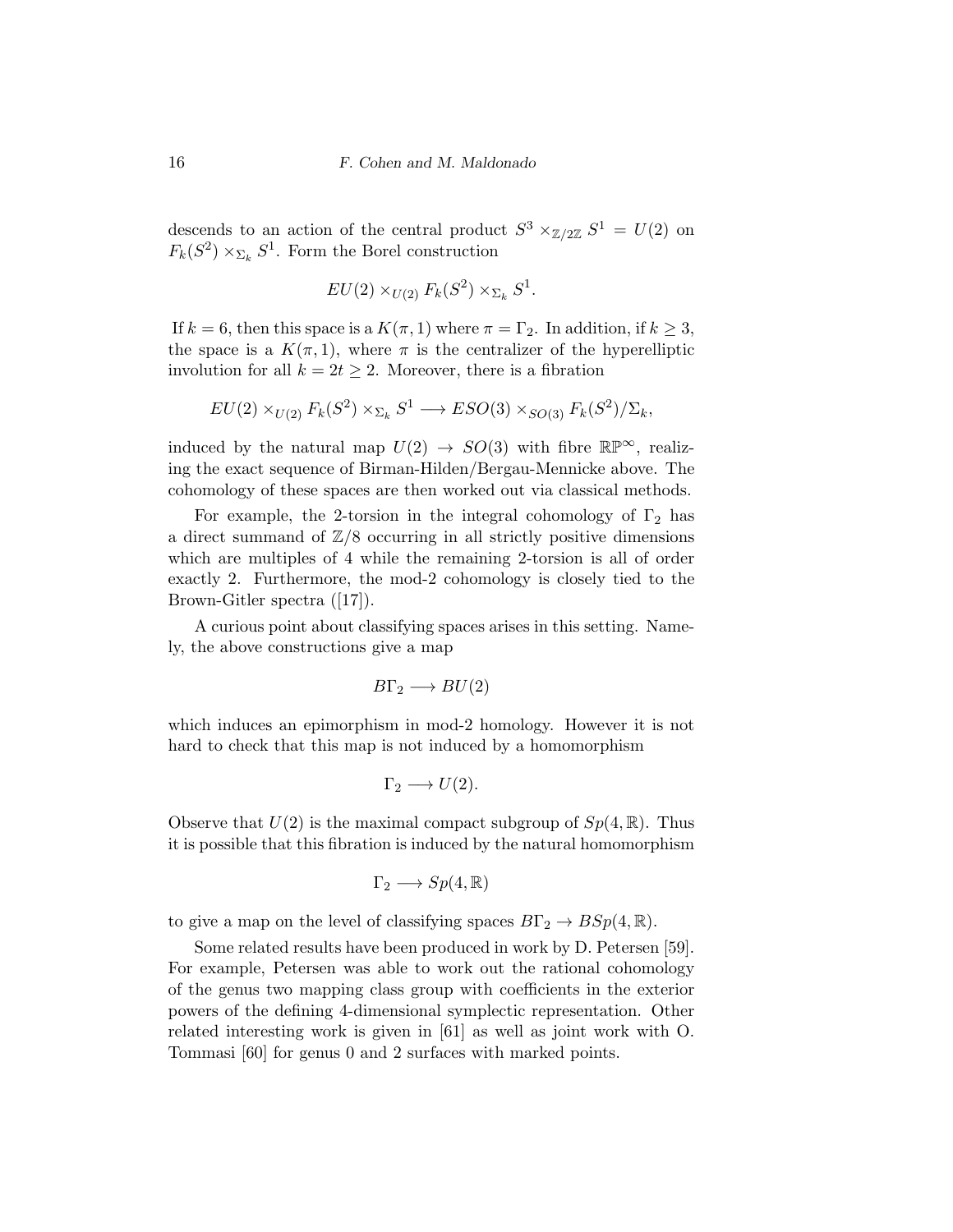# 5.3 The pointed mapping class group of  $T^2$

The *pointed mapping class group* is the group  $\Gamma_g^{k,*}$  of path-components in Top<sup>+</sup>( $S_q$ ; k, \*), the group of pointed, orientation-preserving homeomorphism of  $S_g$  which leaves a chosen point  $*$  fixed and leaves a set  $Q_k$ invariant.

For  $g = 1$  and  $k \geq 2$ , the construction (1) is a  $K(\Gamma_1^k, 1)$  space. For  $T^2 = S^1 \times S^1$  one has an isomorphism  $\Gamma_1 \cong SL(2, \mathbb{Z})$  given by the action on  $H_1(T^2)$  of any homeomorphism of  $T^2$ . The inclusion  $T^2 \subset \text{Diff}_0(T^2)$ is a homotopy equivalence ([25]) and so there is an exact sequence

$$
1 \longrightarrow \text{Diff}_0(T^2) \longrightarrow \text{Diff}(T^2) \longrightarrow SL(2,\mathbb{Z}) \longrightarrow 1
$$

which is split via the action

$$
SL(2,\mathbb{Z}) \times T^2 \longrightarrow T^2, \ \ (M,(u,v)) \mapsto (u^a v^b, u^c v^d)
$$

where  $M = \begin{pmatrix} a & b \\ c & d \end{pmatrix}$ , with  $M \in SL(2, \mathbb{Z})$ . Note this action fixes the point  $(1, 1)$  and thus  $SL(2, \mathbb{Z})$  acts on  $T' = T^2 \setminus (1, 1)$ . This implies that the action of the fundamental group of  $BSL(2, \mathbb{Z})$  on the cohomology of the fibre in

$$
B(S^1 \times S^1) \longrightarrow B\mathrm{Diff}(T^2) \longrightarrow BSL(2,\mathbb{Z})
$$

is exactly the symmetric powers of the tautological representation of  $SL(2,\mathbb{Z})$ . G. Shimura ([64]) worked out the classical ring of modular forms by working out the cohomology of  $SL(2, \mathbb{Z})$  with coefficients in the symmetric powers of the tautological two dimensional representation over the reals, exactly the real cohomology of the bundle above. Subsequently, Furusawa, Tezuka, and Yagita ([31]) worked out the cohomology of  $BDiff(S^1 \times S^1)$  in terms of the ring of modular forms as this last computation is exactly Shimura's computation with real coefficients.

The method for working out the homology of the pointed mapping class group has several features which are described next. Since the action of  $SL(2, \mathbb{Z})$  on  $T^2$  fixes  $(1, 1)$  the group  $SL(2, \mathbb{Z})$  acts on the pointed mapping space  $\text{map}_*(T^2, S^n)$ . As explained above, the cohomology of

$$
ESL(2, \mathbb{Z}) \times_{SL(2, \mathbb{Z})} \text{map}_*(T^2, S^n)
$$

gives the cohomology of the pointed mapping class group with marked points in case  $n$  is even, and the cohomology with coefficients in the sign representation if  $n$  is odd (with a few exceptions for 0, and 1 punctures).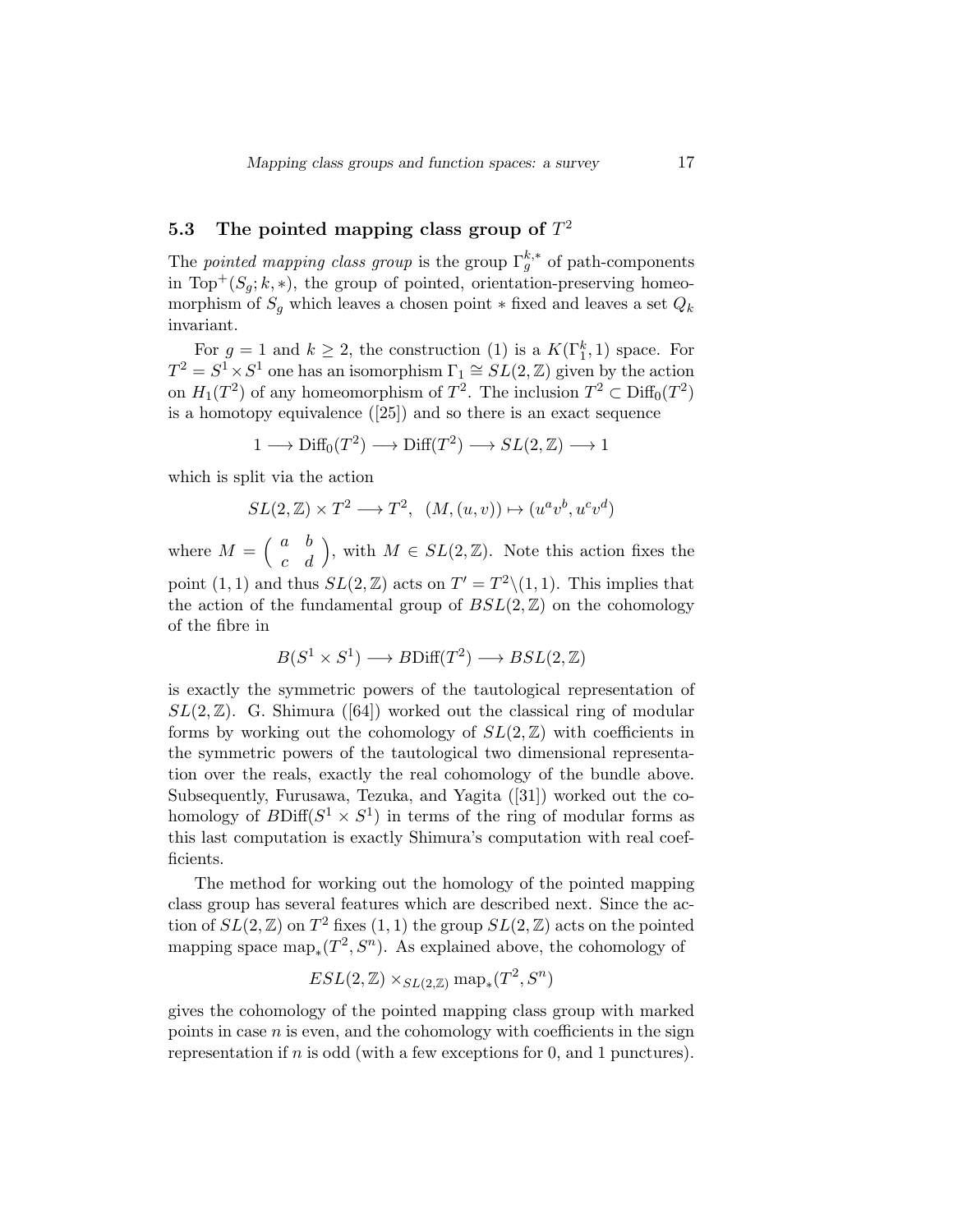The cohomology groups of  $\text{map}_*(T^2, S^{2t+1})$ , namely, n odd, follows directly as was described above. In this case, the rational cohomology is

$$
E[a] \otimes \mathbb{Q}[x_1, x_2]
$$

where  $|a| = 2t - 1$ , and  $|x_i| = 2t$  arising from the natural fibration

$$
\text{map}_*(T^2, S^{2t+1}) \longrightarrow \Omega(S^{2t+1})^2
$$

with fibre  $\Omega^2 S^{2t+1}$ . The spectral sequence of the fibration

$$
ESL(2, \mathbb{Z}) \times_{SL(2, \mathbb{Z})} \text{map}_*(T^2, S^n) \longrightarrow BSL(2, \mathbb{Z})
$$

collapses, and the resulting answer looks like a direct sum of 2 copies of the results of Shimura's computation with degree shifts. More precisely, the vector space  $M_{2n}^0$  denotes the vector space of modular cusp forms of weight 2n (using Shimura's weight convention) based on the standard  $SL(2, \mathbb{Z})$ -action on the upper  $\frac{1}{2}$ -plane H.

Recall that  $\mathbb{R}(\pm 1)$  denotes the sign representation. The main result here is that if  $k \geq 2$ , then

$$
H^{i}(\Gamma_{1}^{k,*}; \mathbb{R}(\pm 1)) = \begin{cases} M_{2n+2}^{0} \oplus \mathbb{R}, & \text{if } k = 2n, i = 2n+1 \\ M_{2n+2}^{0} \oplus \mathbb{R}, & \text{if } k = 2n+1, i = 2n+1 \\ 0, & \text{otherwise.} \end{cases}
$$

In this setting, the cohomology of the mapping class group with marked points in the *unpointed version*  $\Gamma_1^k$  admits a similar description in case  $k \geq 2$  as follows.

$$
H^{i}(\Gamma_{1}^{k}; \mathbb{R}(\pm 1)) = \begin{cases} (M_{2n}^{0} \oplus \mathbb{R}) \oplus (M_{2n}^{0} \oplus \mathbb{R}), & \text{if } k = 2n, i = 2n + 1 \\ M_{2n+2}^{0} \oplus \mathbb{R}, & \text{if } k = 2n + 1, i = 2n + 1 \\ M_{2n+2}^{0} \oplus \mathbb{R}, & \text{if } k = 2n + 1, i = 2n + 3 \\ 0 & \text{otherwise.} \end{cases}
$$

On the other hand, the case of the trivial representation takes more work stemming from the fact that the cohomology of the pointed mapping space  $\text{map}_*(T^2, S^{2t})$  supports an unpleasant differential in the cohomology Serre spectral sequence from the "fibre" to the "middle of the spectral sequence". Keeping track of the answers gives a more intricate result depending on choices of certain partitions. However, the answers stabilize in the following sense: fix the homological dimension, and let the number of punctures increase, then the limit of these groups stabilize with the following simple answer.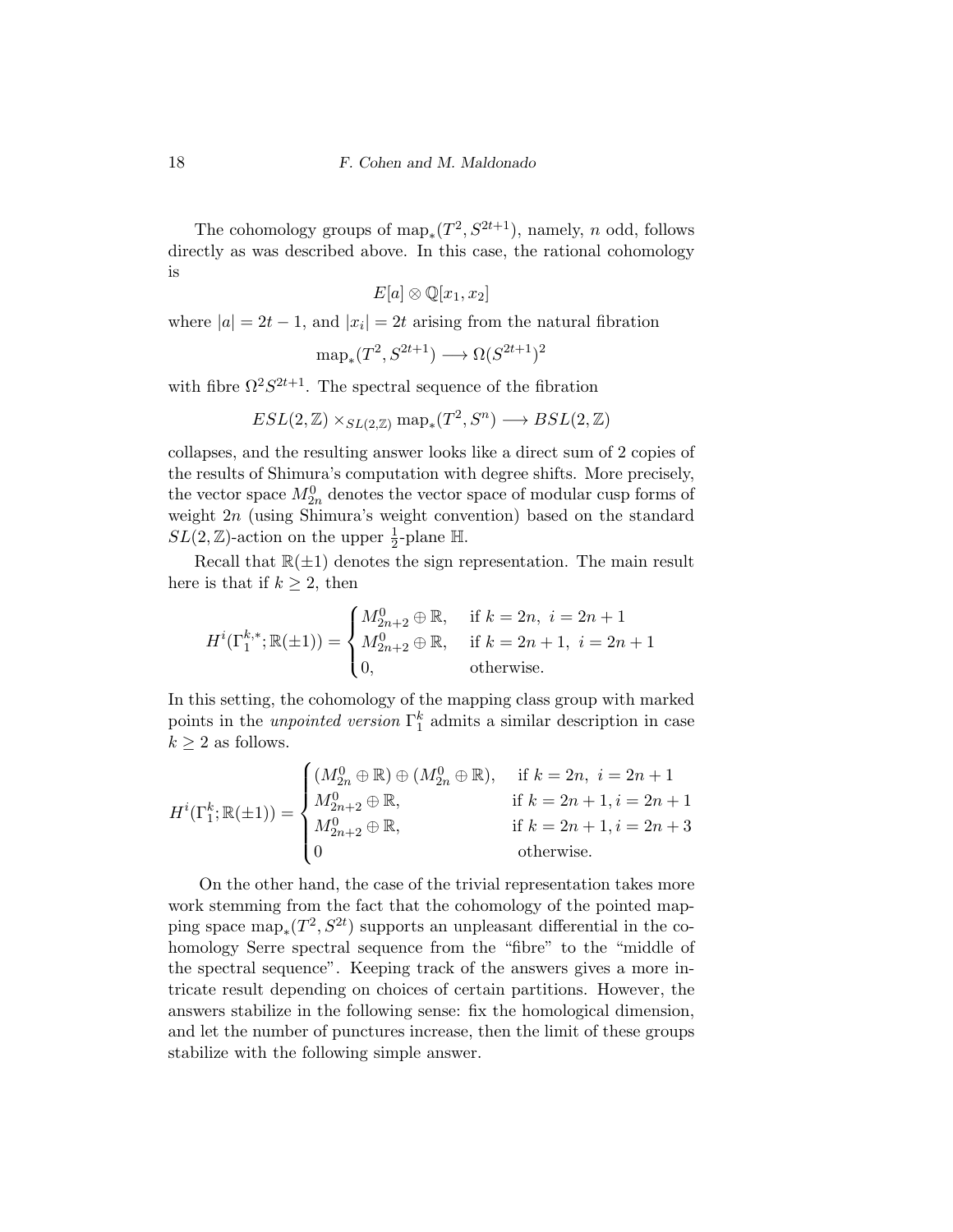1. 
$$
H^{4j}(\Gamma_1^{k,*}; \mathbb{R})
$$
 for  $j \ge 0$ :

- (a)  $H^0(\Gamma_1^{k,*}; \mathbb{R}) = \mathbb{R}$ , for all  $k \geq 0$ .
- (b) If  $k \geq 4j$  with  $j > 1$ , then  $H^{4j}(\Gamma_1^{k,*}; \mathbb{R})$  is isomorphic to

$$
(M_{2j+2}^0\oplus \mathbb{R})\oplus (M_{2j}^0\oplus \mathbb{R})\oplus (M_{2j}^0\oplus \mathbb{R}).
$$

- 2.  $H^{4j+1}(\Gamma_1^{k,*};\mathbb{R})$  for  $j>0$ :
	- (a) If  $k \geq 8j + 5$ , for  $j \geq 1$ , then  $H^{4j+1}(\Gamma_1^{k,*}; \mathbb{R})$  is isomorphic to

$$
(M_{2j+2}^0\oplus\mathbb{R})\oplus(M_{4j+4}^0\oplus\mathbb{R})\oplus(M_{4j+2}^0\oplus\mathbb{R})
$$

- 3.  $H^{4j+2}(\Gamma_1^{k,*};\mathbb{R})$  for  $j \geq 0$ :
	- (a) If  $j \geq 0$  then this group is 0.
- 4.  $H^{4j+3}(\Gamma_1^{k,*};\mathbb{R})$  for  $j>0$ :
	- (a) If  $k \geq 8j + 9$ , for  $j \geq 1$ , then  $H^{4j+3}(\Gamma_1^{k,*}; \mathbb{R})$  is isomorphic to

$$
(M_{4j+6}^0\oplus \mathbb{R})\oplus (M_{4j+4}^0\oplus \mathbb{R}).
$$

The ranks of these groups are sometimes given by ranks of Jacobi forms as computed by Eichler and Zagier ([27]) and it is unclear whether this is an accident. In addition, there is another curious possible "accident" described next.

The cohomology of the 3-stranded braid group  $B_3$  and  $SL(2,\mathbb{Z})$  with coefficients in  $\mathbb{Z}[x_1, x_2]$  given by the symmetric powers of the tautological two dimensional symplectic representation has been worked out. The integral results are at the interface of two seemingly different subjects  $([14],[15]).$ 

On one-hand, the torsion free summand of the integer cohomology corresponds to the ring of modular forms as calculated by Shimura [64], and described above. On the other hand, the  $p$ -torsion summand is given in terms of the cohomology of "Anick fibrations" which have been used to bound the order of the p-torsion in the homotopy groups of spheres for  $p > 3$ .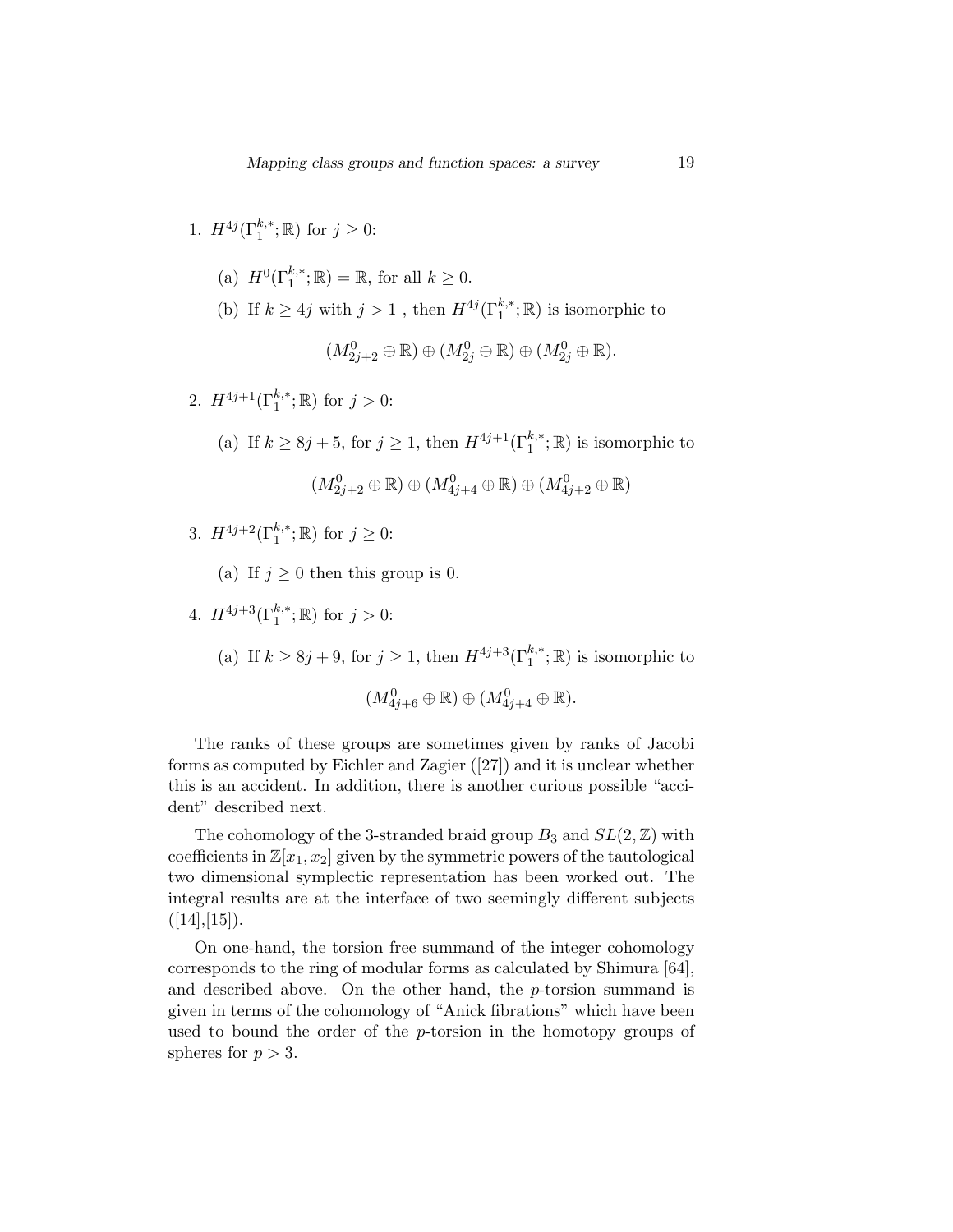#### 5.4 Genus  $g \geq 2$  surfaces

The above methods admit a framework to surfaces for genus greater than 1 which is explained in this section, but with far fewer results.

Consider the projection map

$$
EDiff(S) \times Diff_{(S)} F_k(S) / \Sigma_k \longrightarrow BDiff(S)
$$

with fibre  $F_k(S)/\Sigma_k$ . The Birman exact sequence

$$
1 \to \pi_1 F_k(S_g) / \Sigma_k \longrightarrow \Gamma_g^k \to \Gamma_g \longrightarrow 1
$$

is obtained by applying the fundamental group to this fibration in case the genus of  $S_q$  is at least 2 with modifications required for genus 0  $(k \ge 3)$ , and  $1 (k \ge 2)$ .

As an aside, consider bundles and stable splittings as above. The first step here is to describe the orders of natural regular representation bundles over configuration spaces of surfaces

$$
F_k(S) \times_{\Sigma_k} (\mathbb{R}^n)^k \longrightarrow F_k(S) / \Sigma_k.
$$

It is known that if  $S$  is closed orientable surface, then this bundle has order exactly 4. Thus the bundle

$$
F_k(S) \times_{\Sigma_k} (\mathbb{R}^{4m})^k \to F_k(S) / \Sigma_k
$$

is bundle equivalent to a product bundle, and the Thom space associated to this bundle is homotopy equivalent to  $\Sigma^{4mk}F_k(S)/\Sigma_k$ .

In order to handle surfaces of genus  $g > 1$  it is enough to handle

$$
E\text{Diff}^+(S_g) \times_{\text{Diff}^+(S_g)} C(S_g;X)
$$

for  $X = S^n$ . That is one setting where the bundles over configuration spaces are basic. So, in order to extend these methods, the first step is to identify the Diff<sup>+</sup>(S<sub>g</sub>)-action on the cohomology of  $C(S_g; S^n)$ .

The mod-2 homology of  $C(S_g, S^n)$  is known and is in this paper. If  $n = 2q + 1$ , then the homology of  $C(S_g, S^{2q+1})$  is known, but this is computing cohomology of the mapping class groups with marked points with coefficients in the sign representation. In this case, the rational homology of  $C(S_g; S^{2n+1})$  is

$$
E[x_{2n+1}, x_{2n+3}] \otimes \mathbb{Q}[y_1, \cdots, y_{2g}]
$$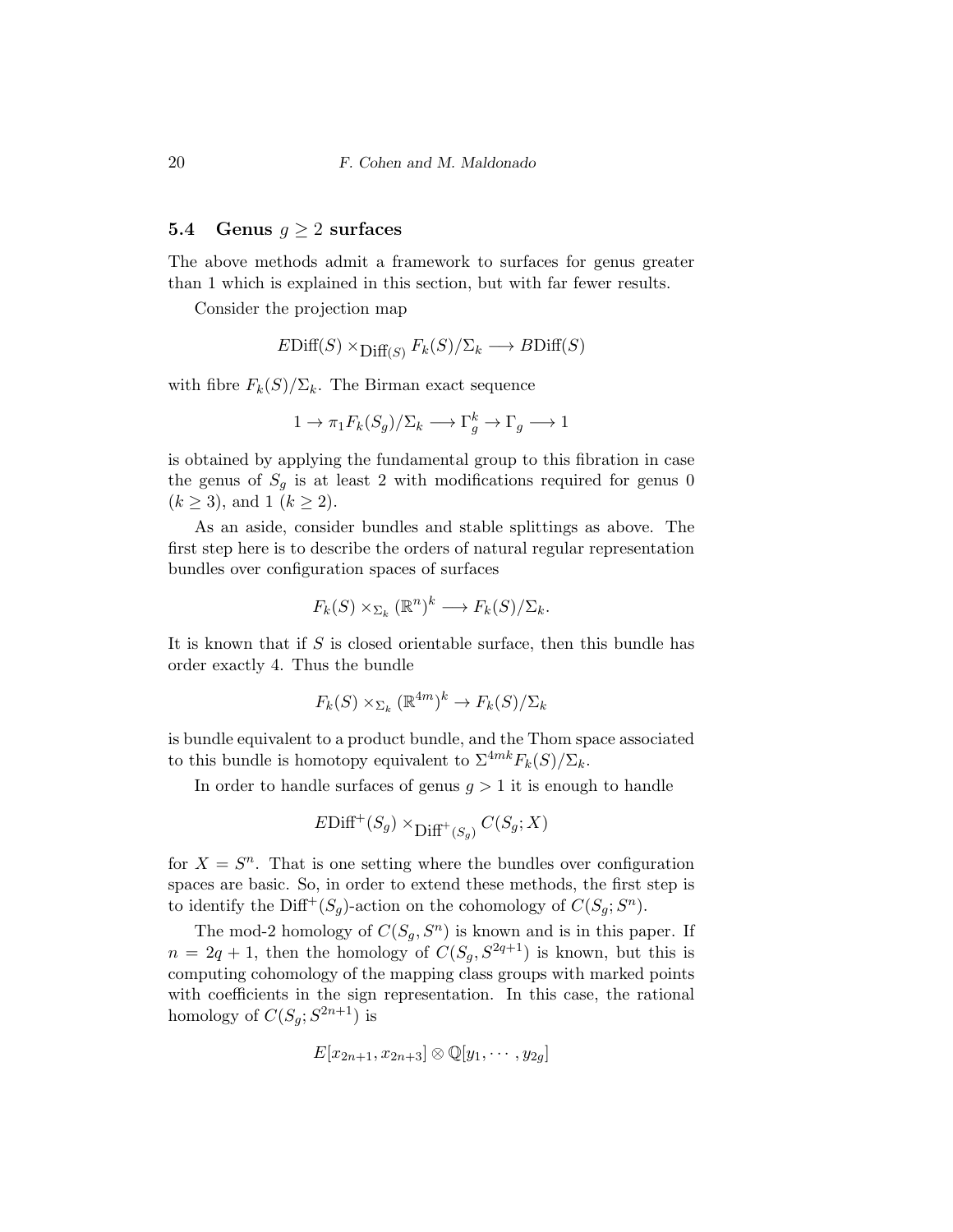where the degree of  $x_i$  is i, and the degree of  $y_j$  is  $2n$ . The Diff<sup>+</sup>( $S_g$ )action is given polynomials in the natural 2g-dimensional symplectic representation.

Thus there is a basic question of the homology of  $\Gamma_g$  with coefficients in the symmetric powers of the tautological symplectic representation. This also occurs in the cohomology without the sign representation. It is natural to ask whether there is a closer connection to various modular forms for higher genus.

The case of  $C(S_g; S^{2n})$  is more complicated and we will try to describe the results. If  $n = 1 \text{mod}(2)$  then there are fibrations

(9) 
$$
\operatorname{map}_*(S_g, S^{2n+2}) \longrightarrow \operatorname{map}(S_g, S^{2n+2}) \longrightarrow S^{2n+2},
$$

and

(10) 
$$
\Omega^2 S^{2n+2} \longrightarrow \text{map}_*(S_g, S^{2n+2}) \longrightarrow \Omega(S^{2n+2})^{2g}
$$

whose Serre mod-2 homology spectral sequence collapses. Away from 2 first note that an odd sphere is an  $H$ -space H-space and thus there are classical homotopy equivalences

$$
S^{2n+1}\times \Omega(S^{4n+3})\to \Omega S^{2n+2},\qquad \Omega S^{2n+1}\times \Omega^2(S^{4n+3})\to \Omega^2 S^{2n+2}
$$

In characteristic zero there is a homotopy equivalence  $\Omega S^{2n+1}$  ×  $S^{4n+1} \to \Omega^2 S^{2n+2}$  and in characteristic different than 2, the Serre spectral sequence for the fibration (10) above has a non-trivial differential from  $E_{2n+2}^{0,4n+1} \rightarrow E_{2n+2}^{4n+2,2n}$  that makes for the complications.

In any case, the representations of the mapping class group which arise naturally are either the symmetric powers or exterior powers in the natural 2g-dimensional representation. In this sense, the computations are similar to genus 1.

# 6 A taste of stable results

The purpose of this section to draw a short comparison with the beautiful results of Madsen-Weiss [51], S. Galatius [32], and E. Looijenga [48] concerning similar spaces suitably stabilized.

Consider the affine Grassmannian of oriented flat  $d$ -planes in  $\mathbb{R}^n$  denoted  $AG_{n,d}$ . These are standard flat planes not necessarily through the origin. Classically, form the colimit over n with  $d = 2$ . Madsen-Tillmann exhibit a map  $B\Gamma_{\infty} \to \Omega_0^{\infty} \mathcal{A}_{\infty,2}^+$  [52]. Madsen-Weiss prove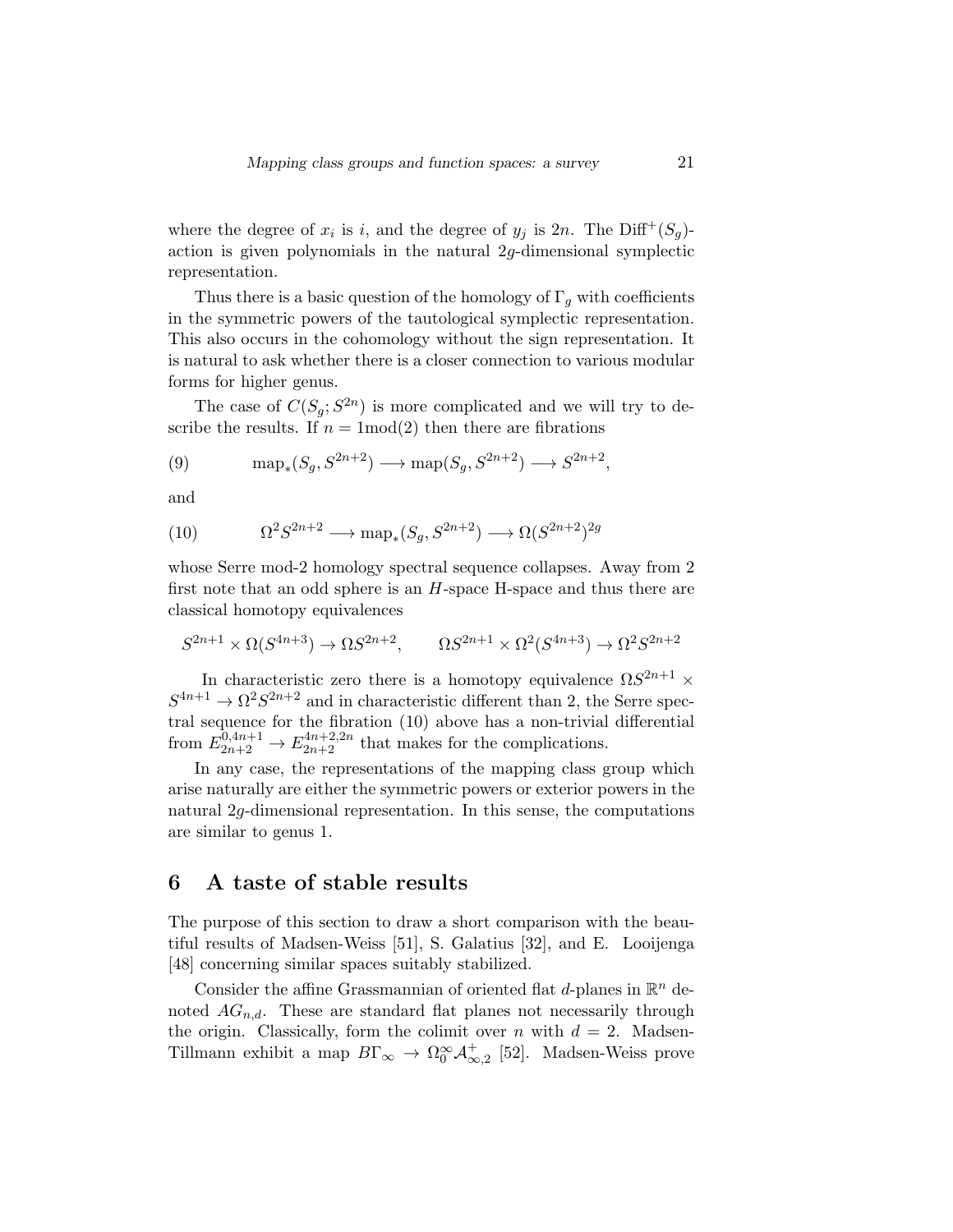that this map induces an isomorphism in homology with any trivial coefficients [51]. One consequence is their proof of Mumford's conjecture: stably the rational cohomology is a polynomial ring on generators  $\kappa_i$  in degree 2i.

Namely, Madsen-Weiss worked out the homotopy type of the completion of the classifying space for the stable mapping class group. One of their beautiful results is that this process gives a familiar space  $\Omega_0^{\infty} \mathcal{A}_{\infty,2}^+$ . A lucid description is given in A. Hatcher's survey [37]. Galatius calculated the homology of  $\Omega_0^{\infty} \mathcal{A}_{\infty,2}^+$  with coefficients in a finite field [32].

Ivanov proved ([39]) a stability theorem for the homology of the mapping class group with coefficients in symmetric powers of certain symplectic representations. Looijenga was able to use the "hard Lefschetz theorem" in conjunction with this stable result to work out the characteristic zero cohomology of the stable mapping class group with coefficients in the symmetric powers of the tautological representation suitably stabilized. Namely, Looijenga worked out the cohomology of the stable mapping class group with coefficients in the symmetric powers of the tautological representation.

Analogous, but different results were obtained in work of Ebert-Randal-Wlliams [26], O. Randal-Williams [62], and N. Kawazumi [41, 42, 43]. Namely, structures arising from symmetric as well as exterior powers of the tautological representation are recurring in both the stable, and non-stable settings.

# 7 The non-orientable setting

Let  $N_q$  denote the non-orientable genus g surface. The mapping class *group* of  $N_q$  with marked points is the group of isotopy classes in Top( $N_q$ ; k), the group of homeomorphisms which leave a set of k points in  $N_g$  invariant, that is  $\mathcal{N}_g^k = \pi_0 \text{Top}(N_g; k)$ . As in the orientable case there is the pure version  $P\mathcal{N}_{g}^{k}$ .

The study of non-orientable mapping class groups parallels the study of its orientable counterpart. For every non-orientable surface  $N_{g,n}$  there is a double cover  $p: S_{g-1,2n} \to N_{g,n}$  which is used to obtain a set of generators for  $\mathcal{N}_g$  from that of  $\Gamma_g$  via symmetric homeomorphisms of  $S_q$ . ([7, 6]). There have been several developments on this issue, in particular, in [58] L. Paris and B. Szepietowski obtain a finite presentation for  $\mathcal{N}_{q,0}$  and  $\mathcal{N}_{q,1}$ , for all g such that  $g + n > 3$ . In the stable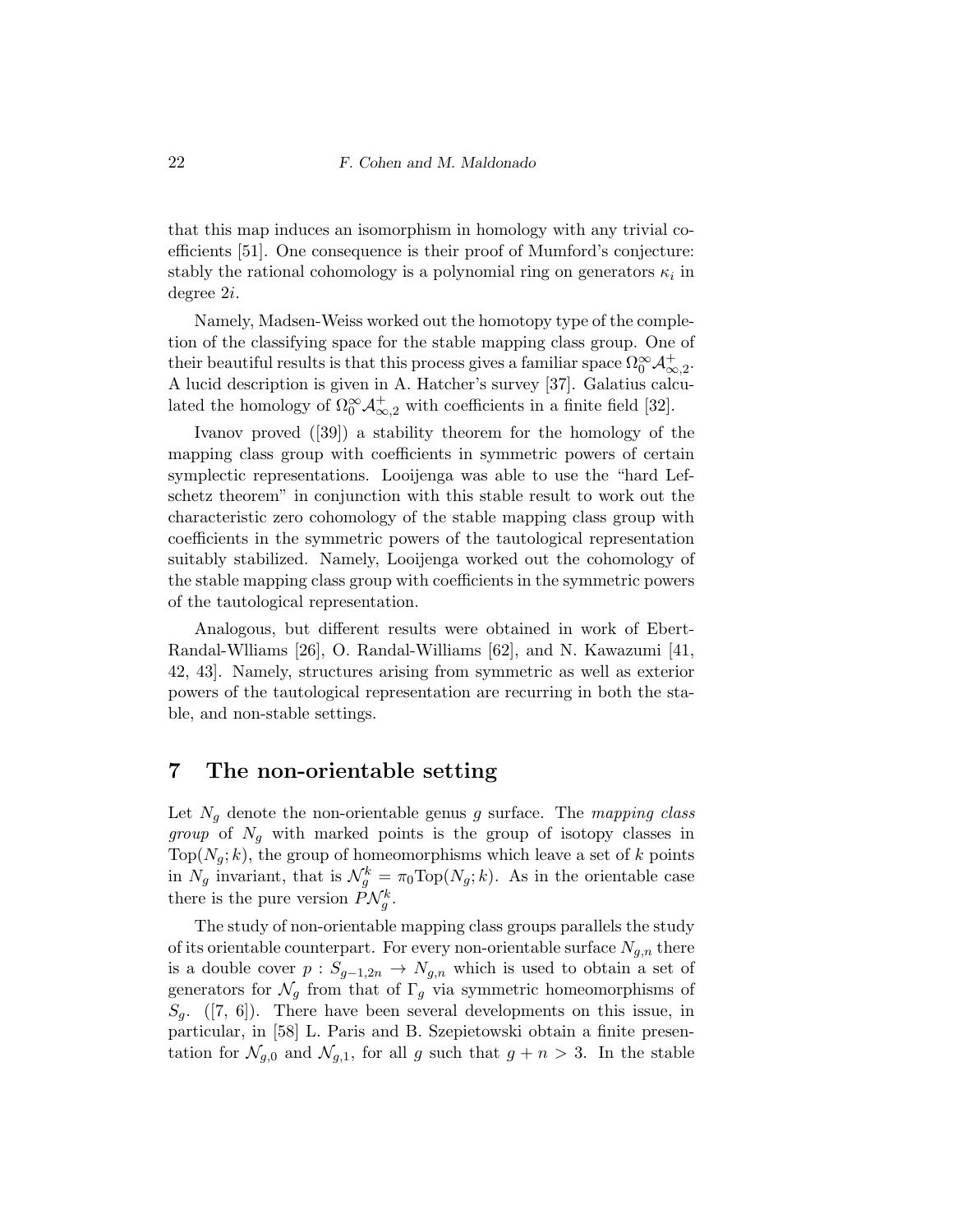setting, there has been interest in extending results to non-orientable mapping class groups such as homological stability. After Harer's stability for orientable mapping class groups, N. Wahl ([66]) proved that for  $g \geq 4q + 3$  the group  $H_q(\mathcal{N}_{g,n})$  is independent of g and n. Later, this stability property was extended to the case of marked points by E. Hanbury ([36]) by showing that, for any  $k \geq 0$ , the group  $H_q(\mathcal{N}_{g,n}^k)$  is independent of g and n, when g is sufficiently large compared to q.

Recall that a group G of finite virtual cohomological dimension is periodic if for some  $d \neq 0$  there is an invertible element  $u \in \hat{H}^d(G; \mathbb{Z})$ . Cup-product with this element gives a periodicity isomorphism

$$
\hat{H}^i(G; \mathbb{Z}) \cong \hat{H}^{i+d}(G; \mathbb{Z}).
$$

Similarly,  $G$  is p-periodic for a prime  $p$ , if the p-primary component  $\hat{H}^*(G;\mathbb{Z})$  contains an invertible element of non-zero degree d. Here d is referred to as the period (p-period) of the group  $G$ . It is known that Γ<sub>g</sub> is 2-periodic for all  $g > 0$  and Γ<sub>g</sub> is p-periodic if and only if g and  $p$  satisfy certain relations which show that  $p$ -period depends on  $g$ . It turns out that for marked points  $\Gamma_g^k$  is periodic and the period is always 2 [46]. For the non-orientable mapping class group, it is known that  $\mathcal{N}_q$  is p-periodic whenever p is odd and g is not equal to 2 mod p. See [38], where the double cover mentioned earlier has a special role on the results. The case with marked points is still open.

Finally, it is worth mentioning that from the theory developed in the last sections the study of non-orientable mapping class groups with marked points is concerned with the spaces  $E(\eta;k)/\Sigma_k$  and  $E(\eta;X)$ , for a suitably chosen bundle  $\eta$ , given in terms of configuration spaces of the surface  $N_q$ . Moreover, the theory developed so far shows that information can be obtained by the study of the labelled space  $C(N_g; S^k)$ , for a sphere of even dimension.

#### 8 Final remarks

A recurring theme here is the natural action of the mapping class group given by the symmetric and exterior powers of the standard symplectic representation. Both in the non-stable and stable cases, the (co)homology of the mapping class group or braid groups are both interesting and make contact with several parts of mathematics. This recurring theme is suggestive, but at this writing the authors know very little about the problem in general.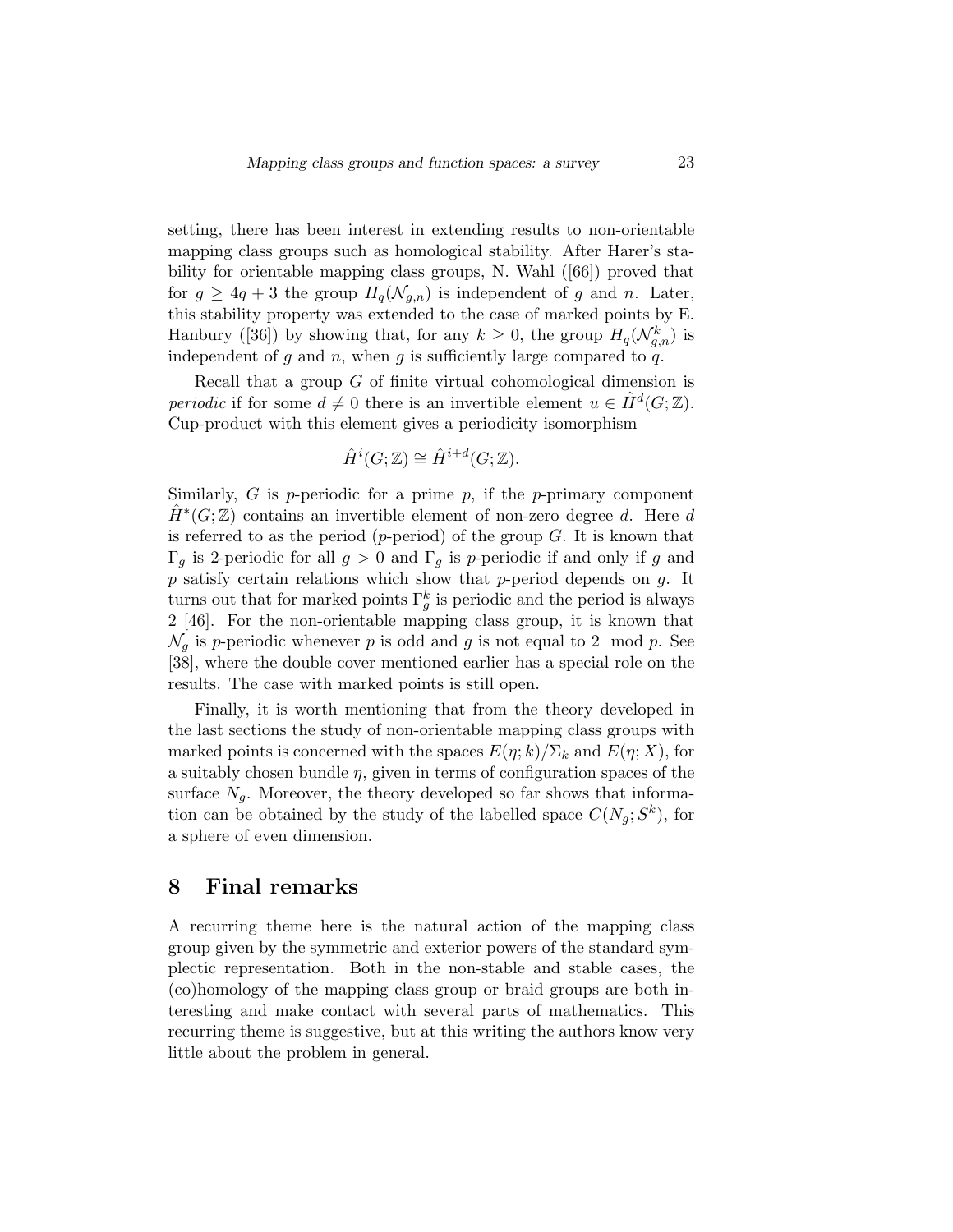#### Acknowledgement

The second author want to thank the first author for his guidance and for the time spent sharing his knowledge.

| Fred R. Cohen              | Miguel A. Maldonado                |
|----------------------------|------------------------------------|
| Department of Mathematics, | Unidad Académica de Matemáticas,   |
| University of Rochester,   | Universidad Autónoma de Zacatecas, |
| Rochester,                 | Zacatecas 98000.                   |
| NY 14627                   | México,                            |
| cohf@math.rochester.edu    | mimaldonadoa@gmail.com             |

### References

- [1] Adem, A., Milgram, R.J., Cohomology of Finite Groups, Springer-Verlag, 1994.
- [2] Benson, D., Cohen, F.R., Mapping class groups of low genus, Memoirs of the American Mathematical Society, 443, 1991.
- [3] Bergau, P., Mennicke, J., Über topologische Abbildungen der Bretzelfläche von Geschlect 2, Math. Z., 74, 1960, 414-435.
- [4] Birman, J., *Braids, links, and mapping class groups*, Annals of Math Studies 82 , Princeton Univ.Press 1975.
- [5] Birman, J., Mapping class groups and their relationship to braid groups, Comm. Pure App.Math., 22 (1969), 213-238.
- [6] Birman, J., Chillingworth, D.R.J., On the homeotopy group of a non-orientable surface, Proc. Camb. Phil. Soc. , 71(1972),437– 448.
- [7] Birman, J., Hilden, H., On mapping class groups of closed surfaces as covering spaces, Advances in the theory of Riemann surfaces. Ann. Math. Stud., 66 (1971), 81-115.
- [8] Bödigheimer, C.F, *Stable splittings of mapping spaces*, Algebraic Topology Proceedings, Seatle, Lecture Notes in Mathematics, 1286 (1985), 174–187.
- [9] Bödigheimer, C.F., Cohen, F.R., Peim, M., Mapping class groups and function spaces, Contemporary Mathematics, 271 (2001), 17– 31.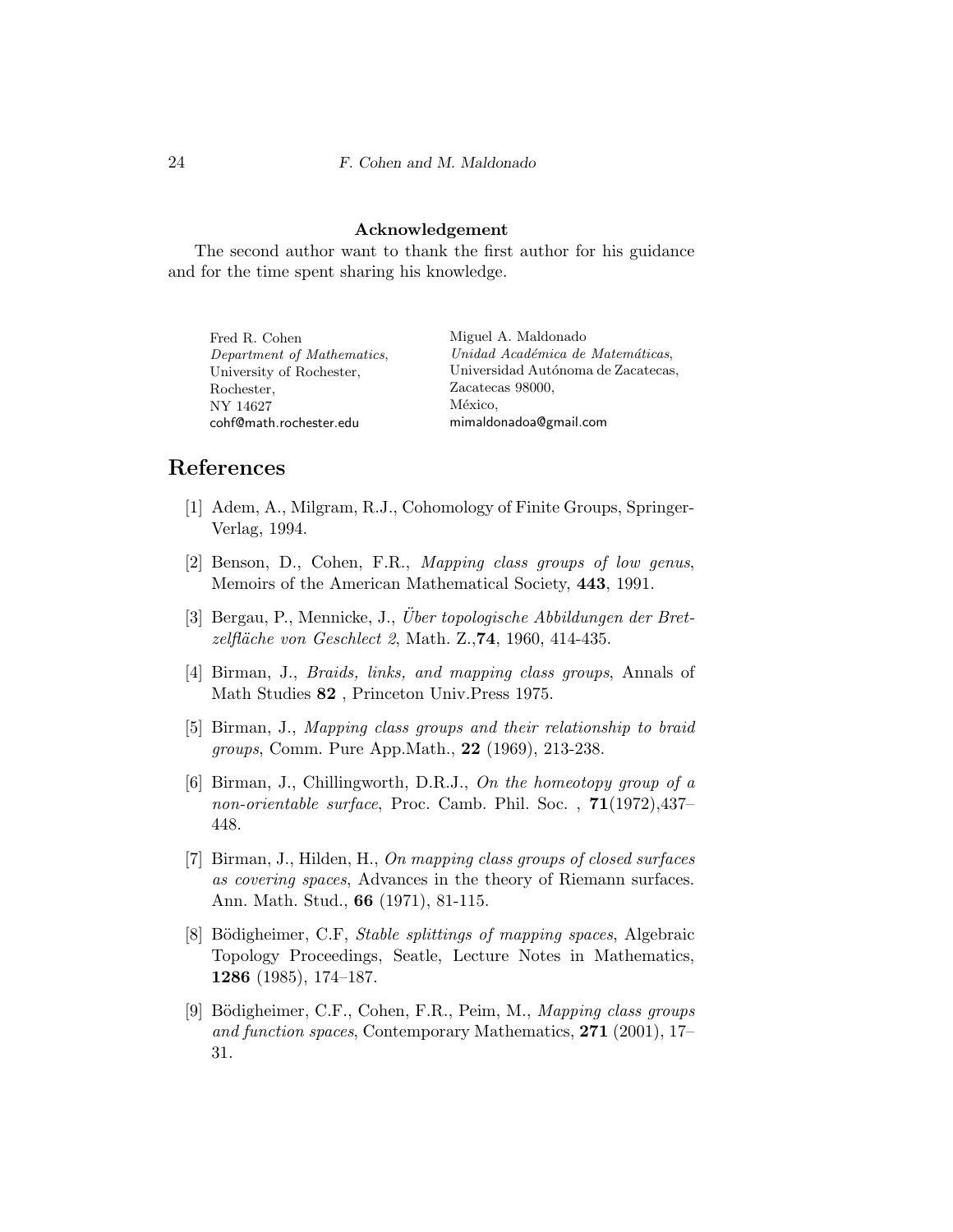- [10] Bödigheimer, C.F., Cohen, F.R., Taylor, L., On the homology of configuration spaces, Topology,  $28(1)$  (1989), 111-123.
- [11] Bdigheimer, C.-F., Madsen, I., Homotopy quotients of mapping spaces and their stable splitting, Quart. J. Math. Oxford Ser. (2) 39 (1988), no. 156, 401-409.
- [12] Boldsen, S.K., Different versions of mapping class groups of surfaces, Contemporary Mathematics, 271 (2001), 17-31.
- [13] Chillingworth, D.R.J., A finite set of generators for the homeotopy group of a non-orientable surface, Math. Proc. Camb. Phil. Soc., 65 (1969), 409-430.
- [14] Callegaro, F., Cohen, F.R., Salvetti, M., The cohomology of the braid group  $B_3$  and of  $SL_2(\mathbb{Z})$  with coefficients in a geometric representation, Quart. J. Math., 64 (2013), 847–889.
- [15] Callegaro, F., Cohen, F.R., Salvetti, M., Cohomology of braids, principal congruence subgroups and geometric representations, Quart. J. Math., (2013).
- [16] Cohen, F.R., The unstable decomposition of  $\Omega^2\Sigma^2 X$  and its applications, Math. Zeit. 182 (1983), 553–568.
- [17] Cohen, F.R., On the mapping class groups for punctured spheres, the hyperelliptic mapping class group,  $SO(3)$ , and  $Spin<sup>c</sup>(3)$ , American Journal of Mathematics, 115 (1993), 389–434.
- [18] Cohen, F.R., On mapping class groups from a homotopy-theoretic point of view, Algebraic topology: new trends in localization and periodicity (Sant Feliu de Guxols, 1994), 119-142, Progr. Math., 136, Birkhuser, Basel, 1996.
- [19] Cohen, F.R., On genus one mapping class groups, function spaces and modular forms, 115 (2001), 111–222.
- [20] Cohen, F.R., Lada, T.J., May, J.P., The homology of iterated loop spaces, Springer-Verlag Lecture Notes in Mathematics, v.533, 1976.
- [21] Cohen, F.R., May, J.P., Taylor, L.R., Splitting of certain spaces CX, Math. Proc. Camb. Phil. Soc., 1978 84, 465–496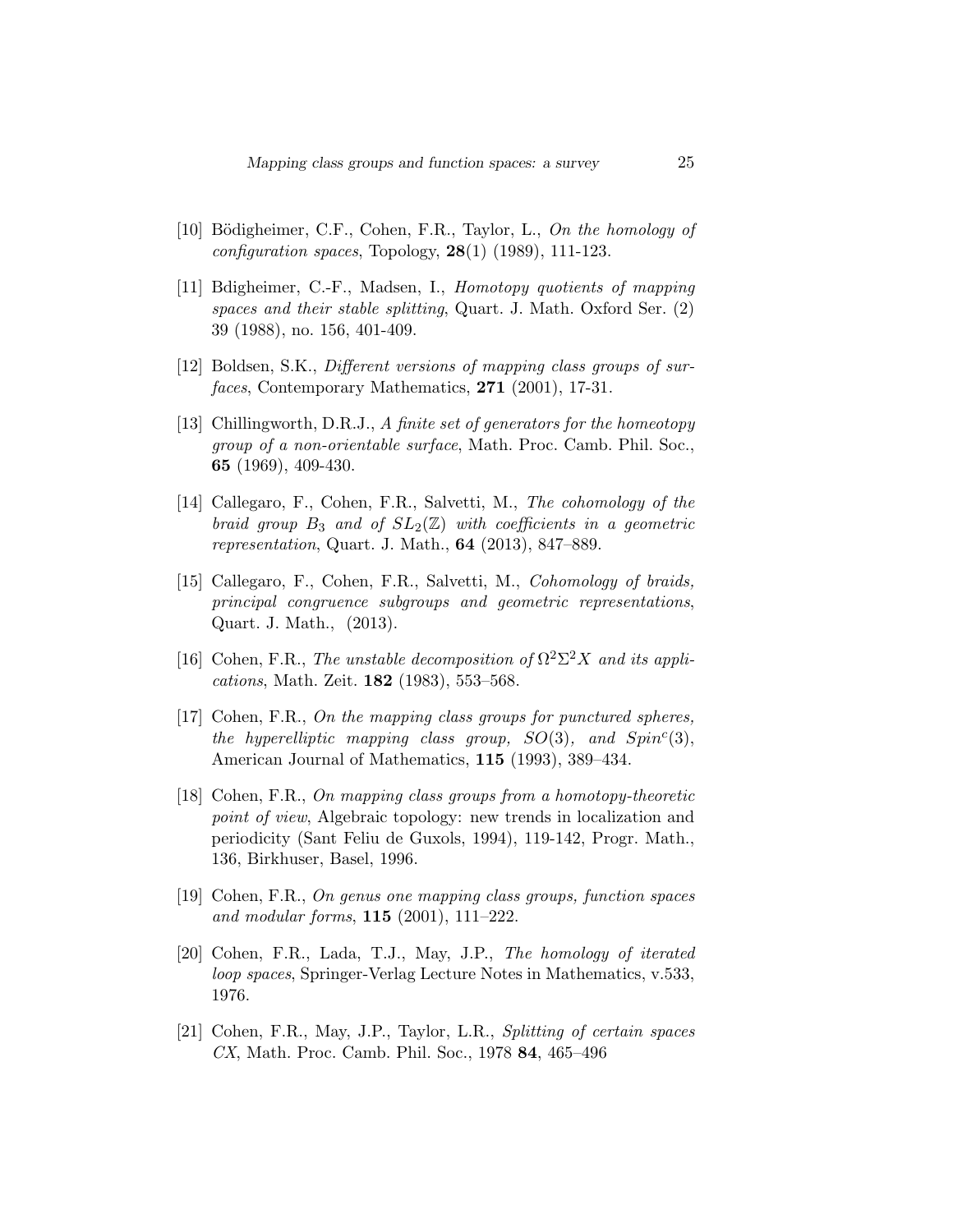- [22] Cohen, F.R, Taylor, L.R., Computations of Gel?fand-Fuks cohomology, the cohomology of function spaces, and the cohomology of configuration spaces, Geometric applications of homotopy theory (Proc. Conf., Evanston, Ill., 1977), I, pp. 106143, Lecture Notes in Math., 657, Springer, Berlin, 1978.
- [23] Cohen, R., Madsen, I., Surfaces in a background space and the homology of mapping class groups, Proc. Symp. Pure Math., 80  $(1)(2009)$  43-76.
- [24] Dyer, E., Lashof, R.K., *Homology of iterated loop spaces*, Amer. J. Math., 84 (1962), 35–88.
- [25] Earle, C.J., Eells, J., A fibre bundle description of Teichmüller space, J. Differential Geometry, 3 (1969), 19–43.
- [26] Ebert, J., Randal-Williams, O., Stable Cohomology of the Universal Picard Varieties and the Extended Mapping Class Group, Documenta Math. 17 (2012) 417-450.
- [27] Eichler, M., Zagier, D., The Theory of Jacobi Forms, Progress in Math., vol. 55, Birkhäuser, Boston, 1985.
- [28] Fadell, E., and Neuwirth, L., Configuration spaces, Math. Scand., 10 (1962), 111–118.
- [29] Farb, B.; Margalit, D., A Primer on Mapping Class Groups, Pinceton University Press, 2011.
- [30] Francis, J., The H-principle, Lecture 17: The sheaf of configurations and the scanning map, available from http://math. northwestern.edu/∼jnkf/classes/hprin/17configmapping.pdf.
- [31] Furusawa, M., Tezuka, M., Yagita, N., On the cohomology of classifying spaces of torus bundles, and automorphic forms, J. London Math. Soc., **(2)37** (1988), 528–543.
- [32] Galatius, S., Mod p homology of the stable mapping class group, Topology 43 (2004), 1105–1132.
- [33] Goncalves, D.L., Guaschi, J., Surface braid groups and coverings, J. London Math. Soc., (2)85 (2012), 855–868.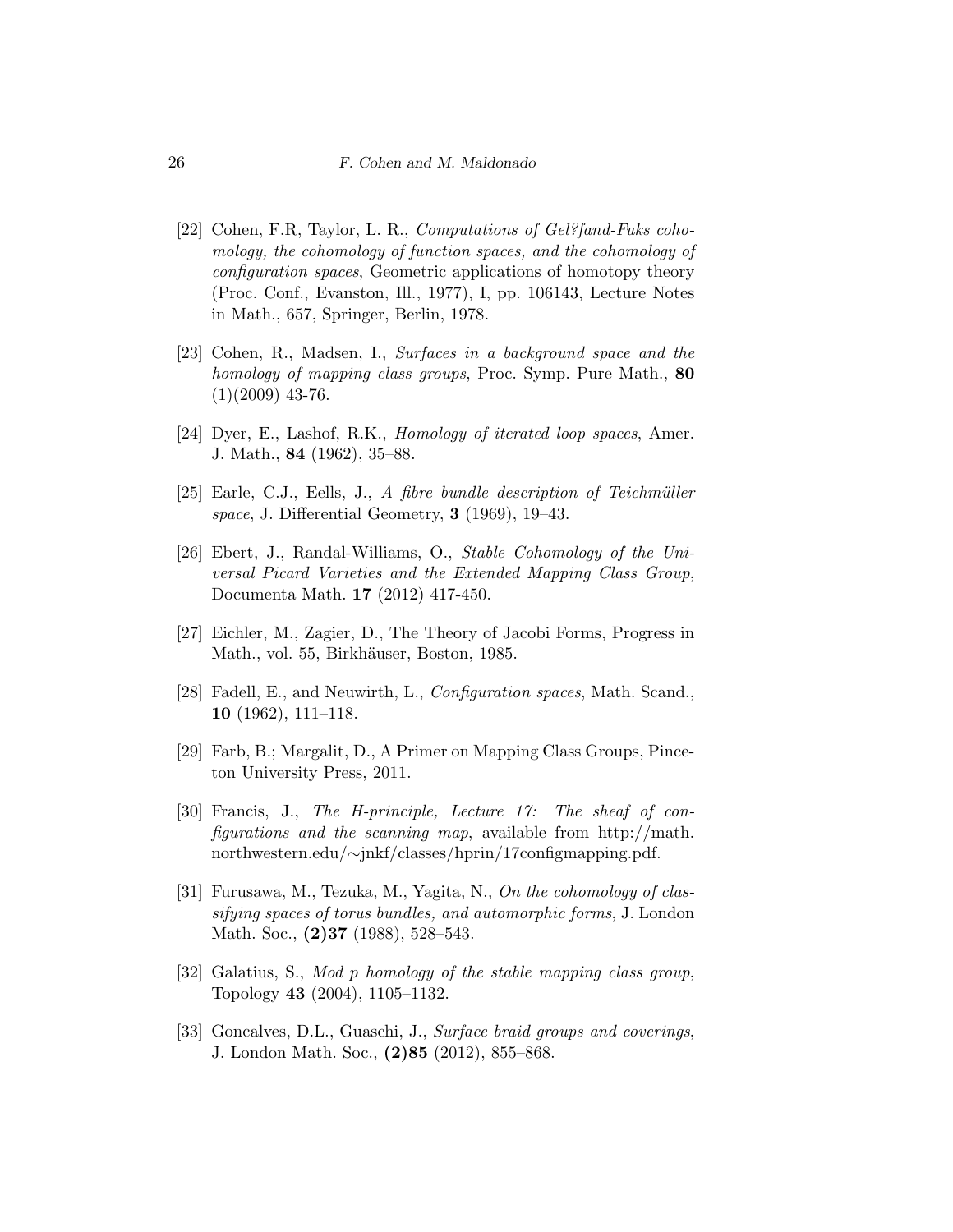- $[34]$  Gramain, A., Le type d'homotopie du groupe des difféomorphismes  $d'une surface compacte, Ann. scient. Ec. Norm. Sup.,  $4-6$  (1973),$ 53–66.
- [35] Korkmaz, M., Low-dim. homology groups of mapping class groups: a survey, Turkish J. Math.,  $26(1)$ ,  $(2002)$ , 101-114.
- [36] Hanbury, E., Homological stability of non-orientable mapping class groups with marked points, Proceedings of the American Mathematical Society, 137(1) (2009), 385–392.
- [37] Hatcher, A., A short exposition of the Madsen-Weiss theorem.
- [38] Hope, G., Tillmann, U., On the Farrell cohomology of the mapping class groups of non-orientable surfaces, Proceedings of the American Mathematical Society, 137(1) (2009), 393–400.
- $[39]$  Ivanov, N., On the homology stability for Teichmüller modular groups: closed surfaces and twisted coefficients, from "Mapping Class Groups and Moduli Spaces of Riemann Surfaces", C-F Bödigheimer and R. Hain, editors Contemporary Math. 150 (1993), 107–136.
- [40] Kahn, D.S., On the stable decomposition of  $\Omega^{\infty} \Sigma^{\infty}(X)$ , Geometric Applications of Homotopy Theory II, Lecture Notes in Mathematics volumen 658, 1978, 206–214.
- [41] Kawazumi, N., A generalization of the MoritaMumford classes to extended mapping class groups for surfaces., Invent. Math., 131(1) 137149, 1998.
- [42] Kawazumi, N., An infinitesimal approach to the stable cohomology of the moduli of Riemann surfaces, In Topology and Teichmüller spaces (Katinkulta, 1995), pages 79-100.
- [43] Kawazumi, N., On the stable cohomology algebra of extended mapping class groups for surfaces, In Groups of diffeomorphisms, volume 52 of Adv. Stud. Pure Math., pages 383400. Math. Soc. Japan, Tokyo, 2008.
- [44] Lee, R., Weintraub, S., Cohomology of  $Sp_4(\mathbb{Z})$  and related groups and spaces, Topology 24 (1985), 391–410.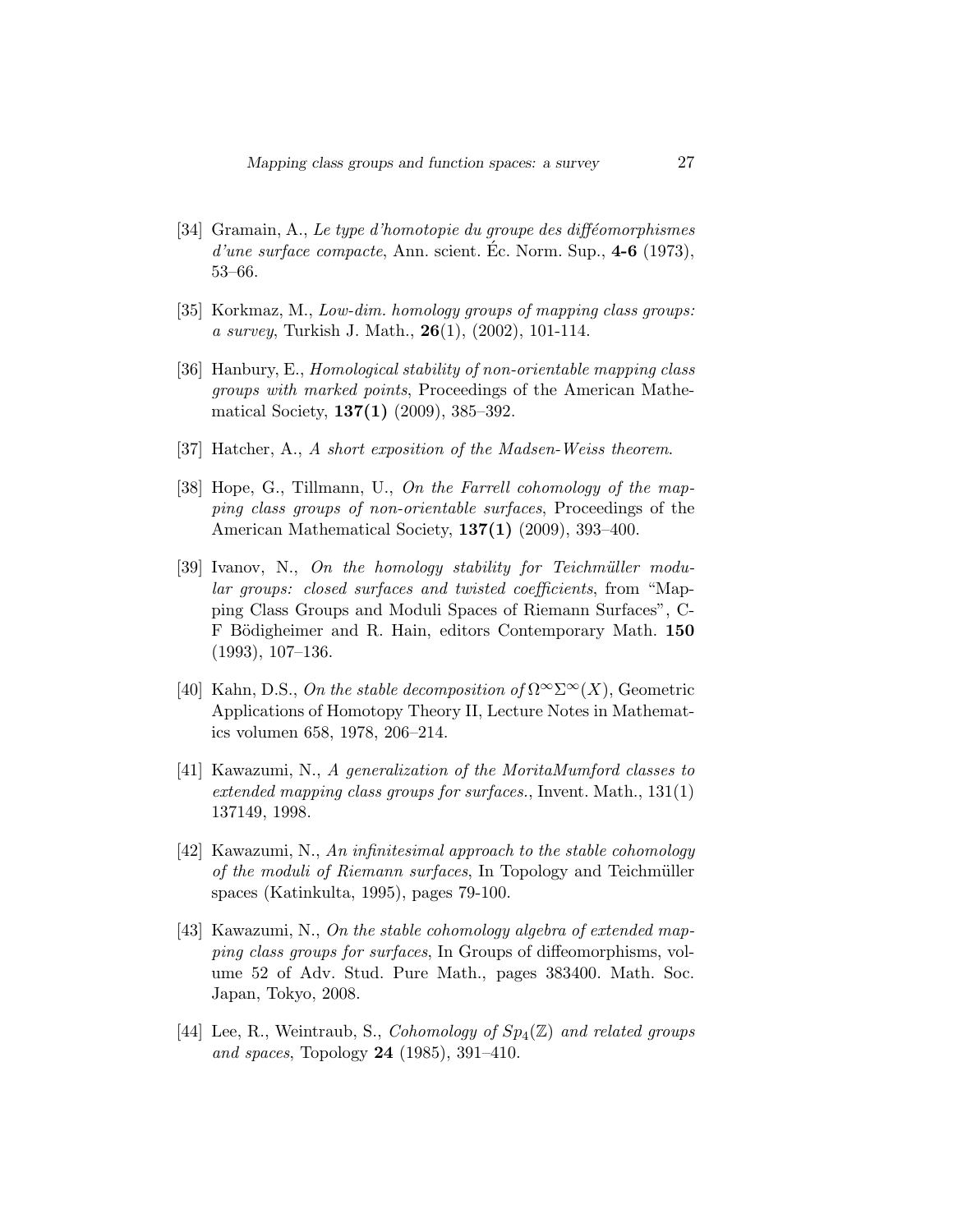- [45] Lickorish, W.B.R., A finite set of generators for the homeotopy group of a 2−manifold, Math. Proc. Camb. Phil. Soc.60 (1964), 769-778.
- [46] Lu, Q., Periodicity of the punctured mapping class group, Journal of Pure and Applied Algebra, vol. 155 (2001), 211–234.
- [47] Lu, Q., Farrell cohomology of low genus pure mapping class groups with punctures, Algebraic and Geometric Topology, vol. 2 (2002), 537–562.
- [48] Looijenga, E., Stable cohomology of the mapping class group with symplectic coefficients and of the universal Abel-Jacobi map, J. Algebraic Geometry 5 (1996), 135–150.
- [49] McDuff, D., Configurations spaces of positive and negative particles, Topology 14  $(1975)$ , 91–107.
- [50] MacLachlan, C., Harvey, W., On mapping class groups and Teichmuller spaces, Proc. London Math. Soc.  $30$  (1975), 496-512.
- [51] Madsen, I., Weiss, M., The stable moduli space of Riemann surfaces: Mumford's conjecture, Ann. of Math. **165** (2007), 843–941.
- [52] Madsen, I., Tillmann, U., The stable mapping class group, Invent. Math. **145** (2001), 509-544.
- [53] Maldonado, M.A. Homotopy theory of non-orientable mapping class groups, Morfismos, vol. 16 2, 2012.
- [54] Maldonado, M.A., Xicoténcatl, M.A., On the cohomology of the punctured mapping class group of the projective plane, to appear.
- [55] Manthgorpe, R., Tillmann, U., Tubular congurations: equivariant scanning and splitting, arXiv:1307.5669.
- [56] May, J.P., The geometry of iterated loop spaces, Springer Lecture Notes in Mathematics 271, 1972.
- [57] Morita, S., Geometry of Characteristic Classes, IWANAM Series in Modern Mathematics, American Mathematical Society, 2001.
- [58] Paris, L., Szepietowski, B., A presentation for the mapping class group of a nonorientable surface, available from arXiv:1308.5856.